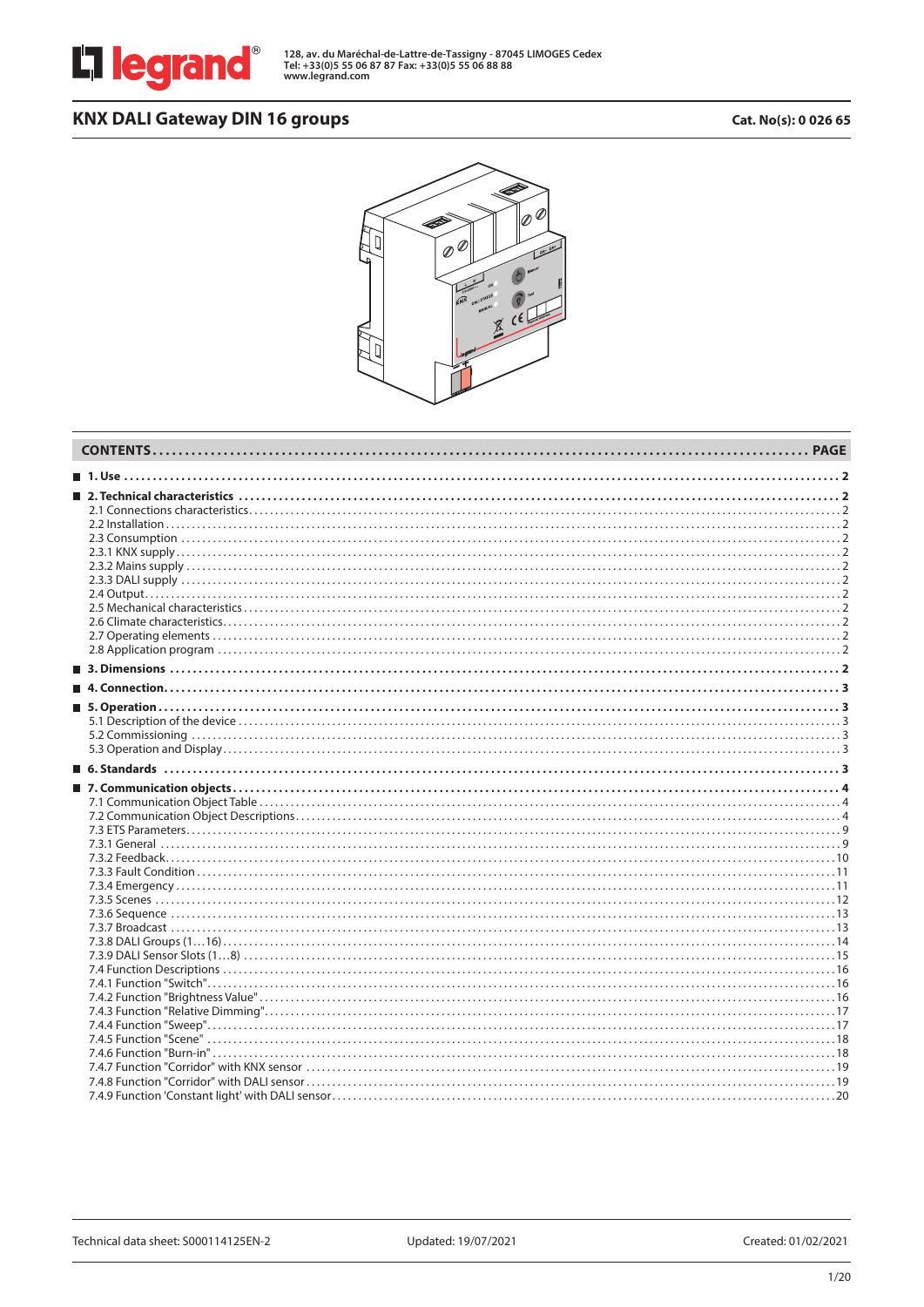## **1 . USE**

KNX-DALI Gateway Ref. 0 026 65 operates as an interface device between KNX bus and DALI bus. Device can control 64 DALI devices on a DALI line. This DALI line is powered by internal power supply. DALI compatible ECGs (electronic control gear) can be controlled via 16 DALI groups and DALI compatible presence sensors can be utilized via 8 sensor slots. Also DALI compatible ECK (emergency conversation kit) devices can be operated on a test schedule.

Device features are listed below:

- Maximum 64 DALI devices (e.g. electronic ballast, transformer, ECK, sensor) can be connected to DALI output.
- 0 026 65 enables to control 16 DALI groups and can store 64 different lighting scenes.
- 0 026 65 can manage DALI ECK (emergency conversion kit) devices by means of downloading configured automatic test schedules, triggering tests and monitoring test results as well as other fault conditions.
- 0 026 65 utilizes DALI sensors\* for internal corridor and constant light level control on DALI groups. It is also possible to transmit current presence statuses and measured brightness values of DALI sensors on KNX bus. Maximum 8 DALI sensors can be utilized on DALI bus.
- Fault statuses of DALI devices can be monitored by both device based or group based via different communication objects on the KNX.
- Creating of overlapping DALI groups is possible.
- Addressing and grouping of DALI devices is made via DALI Tool (PC Software). DALI Tool can be downloaded from website www. legrandoc.com.

Also each DALI group channel can realize any of these following functions:

- Corridor
- Constant light level
- Burn-in
- Sequencer
- Sweep

DALI groups and sensor slots are parameterized individually via ETS.

#### **Note:**

Each channel is uniform. Device factory default physical address is "**15.15.255**".

## **2 . TECHNICAL CHARACTERISTICS**

### **2.1 Connections characteristics**

- Screw terminals: 0,05 2,5mm² solid wire
- 0,03 1,5mm² stranded wire
- Max tightening torque: 0.5Nm
- KNX terminal: red grey bus connect terminal

### **2.2 Installation**

• 35mm mounting rail

## **2.3 Consumption**

- **2.3.1 KNX supply**
- Voltage: 21 30V DC, SELV
- Current consumption: < 10 mA
- **2.3.2 Mains supply**
- Voltage: 85 300V AC
- Frequency: 50-60Hz
- Power consumption: Max. 8W
- Current consumption: 100mA 85V AC

## **2.3.3 DALI supply**

- Voltage: 16V DC typical
- Current: Max. 200mA

## **2.4 Output**

• Number of DALI devices: Max. 64 (include max. 8 sensor)

0.5 mm 2 (Max. 100 m)

 $\cdot$  Cable lengths: 1.5 mm<sup>2</sup> (Max. 300 m) 0.75 mm 2 (Max. 150 m)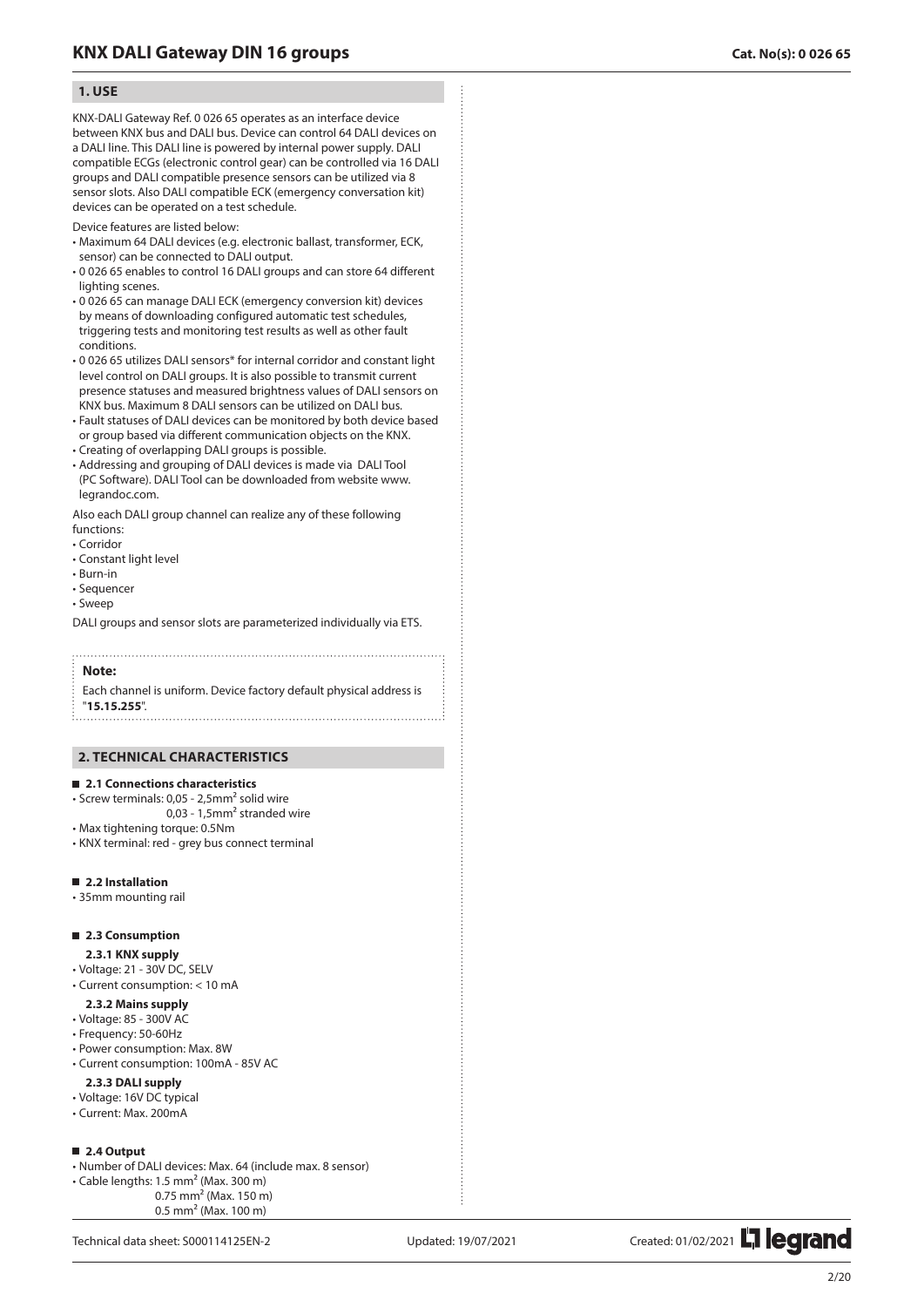## **2. TECHNICAL CHARACTERISTICS (continued)**

## **2.5 Mechanical characteristics**

- IP 20
- Safety class II
- Number of modules: 4
- Weight: 150 g

## **2.6 Climate characteristics**

- Operating temperature: -5°C to +45°C
- Storage temperature: -25°C to +55°C
- Transport temperature: -25°C to +70°C
- Max. air humidity: 95% no moisture condensation

## **2.7 Operating elements**

- Programming LED and button: physical address localization
- Green LED: KNX power OK
- Yellow LED: Initialization active (fast blink)
	- A DALI device fault present (slow blink)
	- Mains power failure (constant on)
- Red LED: manual operation active
- Manual button: activate the manual test
- Test button: switch-dim DALI output (on manual mode)

## **2.8 Application program**

- Communications object count: 249
- Number of addresses (max): 254
- Number of assignments (max): 255

## **3. DIMENSIONS**





## **5. OPERATION**

## **5.1 Description of the device**



Technical data sheet: S000114125EN-2 Updated: 19/07/2021 Created: 01/02/2021 Created: 01/02/2021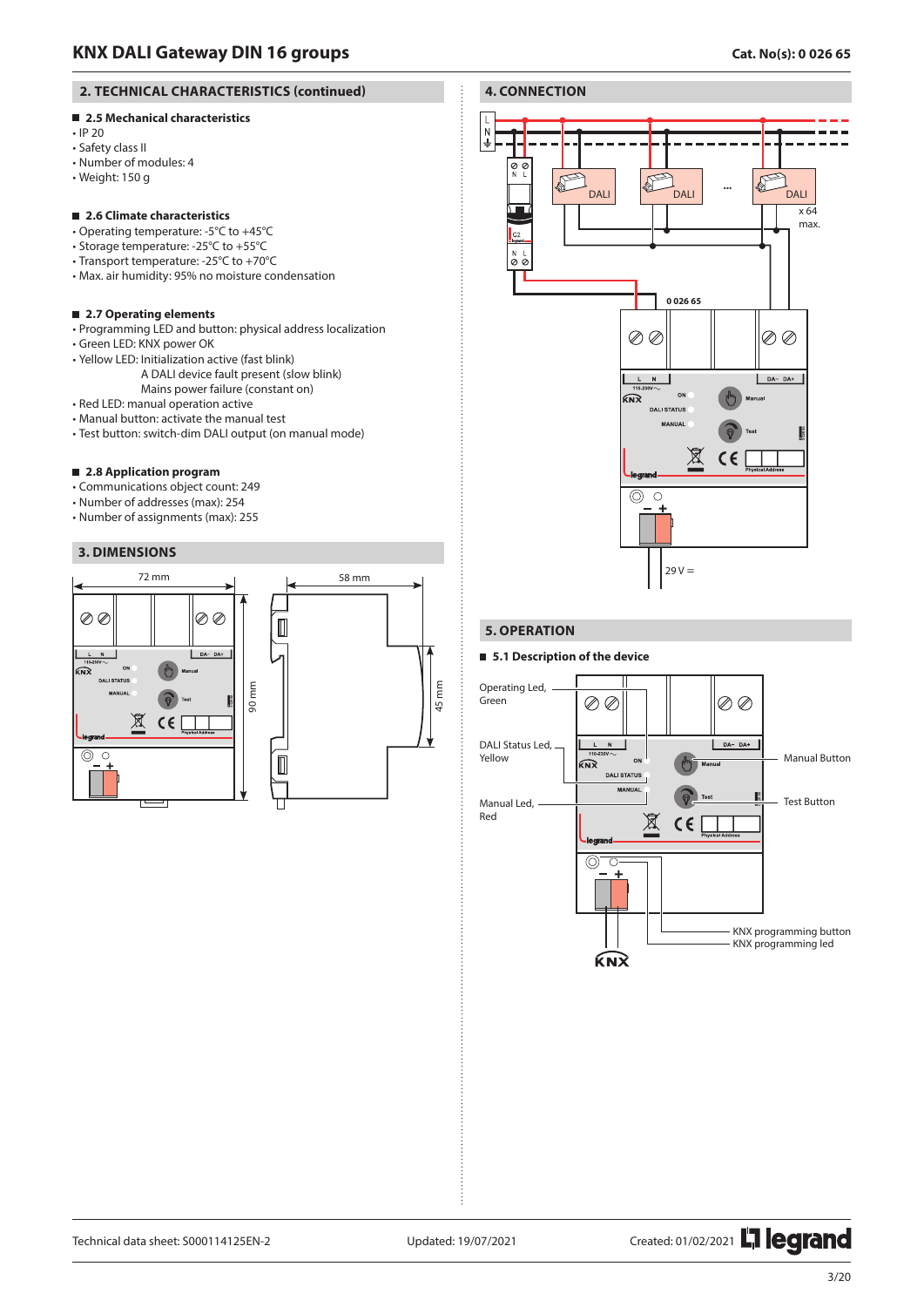## **5. OPERATION (continued)**

### **5.2 Commissioning**

Thanks to DALI Commissioning Master, assignment of DALI members to light groups can be done easily. Determination of the physical address and setting of parameters are actualized with Engineering Tool Software (ETS4 or higher). ".knxprod" file must be imported to the ETS.

A detailed information about parameter configuration can be found in Product Manual of device.

### **Important:**

Installation and commissioning of device may only be implemented by trained electricians.

- When connecting the device make sure that the device can be isolated!
- Protect the device against moisture, dirt and damage during transport, storage and operation!
- Do not operate the device out of the specified technical data which is stated.
- The device may only be operated in closed enclosures (Distribution boards)

# **5.3 Operation and Display**

## **Power OK LED:**

- 
- OFF: Mains power failure.
- ON: Mains power is ok.

## **DALI Status LED:**

- OFF: No problem.
- ON: DALI line failure. Possible causes; mains supply failure, DALI line is short-circuit, mains power is connected to DALI line.
- Slow Blink: A DALI device fault is present. (Fault lamp, fault ballast, fault converter, fault sensor…)
- Fast Blink: Initialization is active.

**Manual LED:** Lights up when manual control is activated by pressing manual button.

**Manual Button:** Activate/Deactivate manual control. (Press the manual button for 3 seconds to activate. Press shortly to deactivate manual control.)

**Note:** KNX commands cannot operated when manual control is activated.

**Test Button:** If manual operation is activated, short press sends broadcast on/off command and long press sends broadcast dim up/ down command to DALI line. (Commands are sent in sequent.)

**Programming LED and Button:** Physical address localization.

## **6. STANDARDS**

• Type of protection: EN 60529

• Safety class III: IEC 61140

In accordance with the EMC guideline and low voltage directives

## **7. COMMUNICATION OBJECTS**

#### ■ 7.1 Communication Object Table

Overview of all communication objects of the device application can be seen on the following table.

| No    | <b>Name</b>                                | <b>Function</b>  | <b>DTP Type</b> | Length | <b>Flags</b> |
|-------|--------------------------------------------|------------------|-----------------|--------|--------------|
| 0     | In operation                               | General          | 1.002           | 1 bit  | CT           |
| 1     | Enable manual operation                    | General          | 1.003           | 1 bit  | <b>CRW</b>   |
|       | Start sequence                             | General          |                 | 1 bit  | CW           |
| 2     | Start sequence / status                    |                  | 1.010           |        | <b>CRWT</b>  |
| 3     | Device status                              | General          | Non-DPT         | 3 byte | <b>CWT</b>   |
| 4     | Trigger emergency test                     | General          | Non-DPT         | 1 byte | CW           |
| 5     | Auto emergency test start                  | General          | 1.010           | 1 bit  | <b>CRW</b>   |
| 6     | Coded status switch                        | Coded            | Non-DPT         | 2 byte | <b>CWT</b>   |
| 7     | Coded status brightness value              | Coded            | Non-DPT         | 2 byte | <b>CWT</b>   |
| 8     | Coded remaining burn-in time               | Coded            | Non-DPT         | 3 byte | <b>CWT</b>   |
| 9     | Coded faults                               | Coded            | 237.600         | 2 byte | <b>CWT</b>   |
| 10    | Coded duration test result                 | Coded            | Non-DPT         | 3 byte | <b>CWT</b>   |
| 11    | Fault gateway supply                       | <b>Broadcast</b> | 1.005           | 1 bit  | CRT          |
| 12    | Fault lamp                                 | <b>Broadcast</b> | 1.005           | 1 bit  | CRT          |
| 13    | <b>Fault ballast</b>                       | <b>Broadcast</b> | 1.005           | 1 bit  | <b>CRT</b>   |
| 14    | Fault converter                            | <b>Broadcast</b> | 1.005           | 1 bit  | <b>CRT</b>   |
| 15    | Fault sensor                               | <b>Broadcast</b> | 1.005           | 1 bit  | CRT          |
| 16    | Fault mains connected                      | <b>Broadcast</b> | 1.005           | 1 bit  | <b>CRT</b>   |
| 17    | Scene 8 bit                                | Scene            | 18.001          | 1 byte | CW           |
| 18    | Scene 1 / 2 recall                         | Scene 1/2        | 1.022           | 1 bit  | CW           |
| 19    | Scene 1 / 2 store                          | Scene 1/2        | 1.022           | 1 bit  | CW           |
| 2033  | Scene 315 / 416 same as scene 1 / 2        |                  |                 |        |              |
| 34    | Switch                                     | <b>Broadcast</b> | 1.001           | 1 bit  | CWU          |
|       | Switch / status                            |                  |                 |        | CRWTU        |
| 35    | Status switch                              | <b>Broadcast</b> | 1.001           | 1 bit  | CRT          |
| 36    | <b>Brightness value</b>                    | <b>Broadcast</b> | 5.001           | 1 byte | CWU          |
|       | Brightness value / status                  |                  |                 |        | CRWTU        |
| 37    | Status brightness value                    | <b>Broadcast</b> | 5.001           | 1 byte | CRT          |
| 38    | Relative dimming                           | <b>Broadcast</b> | 3.007           | 4 bit  | CW           |
| 39    | Trigger sweep                              | <b>Broadcast</b> | 1.017           | 1 bit  | CW           |
| 40    | Burn-in in lamps                           | <b>Broadcast</b> | 1.010           | 1 bit  | CW           |
|       | Burn-in in lamps / status                  |                  |                 |        | <b>CRWT</b>  |
| 41    | Switch                                     | Group 1<br>1.001 |                 | 1 bit  | CWU          |
|       | Switch / status                            |                  |                 |        | CRWTU        |
| 42    | Status switch                              | Group 1          | 1.001           | 1 bit  | CRT          |
|       | Enable corridor function                   |                  |                 |        | CWU          |
| 43    | Enable corridor function / status          | Group 1          | 1.003           | 1 bit  | CRWTU        |
|       | Status additional function                 |                  |                 |        | CRT          |
| 44    | Brightness value                           | Group 1          | 5.001           |        | CWU          |
|       | Brightness value / status                  |                  |                 | 1 byte | CRWTU        |
| 45    | Status brightness                          | Group 1          | 5.001           | 1 byte | CRT          |
| 46    | Relative dimming                           | Group 1          | 3.007           | 4 bit  | CW           |
| 47    | Trigger sweep                              | Group 1          | 1.017           | 1 bit  | <b>CW</b>    |
|       | Fault lamp                                 | Group 1          | 1.005           | 1 bit  | CRT          |
| 48    | Fault ballast                              | Group 1          | 1.005           | 1 bit  | CRT          |
|       | Fault lamp/ballast                         | Group 1          | 1.005           | 1 bit  | CRT          |
|       | Burn in lamps                              |                  |                 |        | <b>CW</b>    |
| 49    | Burn-in in lamps / status                  | Group 1          | 1.010           | 1 bit  | CRWT         |
| 50184 | Group 216 (Same as group 1)                |                  |                 |        |              |
|       | Enable constant light level control        |                  |                 |        | CWU          |
| 185   | Enable constant light level control        | Sensor Slot 1    | 1.003           | 1 bit  | CRWTU        |
|       | / status                                   |                  |                 |        |              |
| 186   | Status constant light control              | Sensor Slot 1    | 1.003           | 1 bit  | CRT          |
| 187   | Enable corridor control                    | Sensor Slot 1    | 1.003           | 1 bit  | CWU          |
|       | Enable corridor control / status           |                  |                 |        | CRWTU        |
| 188   | Status corridor control                    | Sensor Slot 1    | 1.003           | 1 bit  | CRT          |
| 189   | Set target lux value                       | Sensor Slot 1    | 9.004           | 2 byte | CRW          |
| 190   | Set presence hold-up time                  | Sensor Slot 1    | 5.010           | 1 byte | <b>CRW</b>   |
| 191   | Measured brightness value                  | Sensor Slot 1    | 9.004           | 2 byte | CRT          |
| 192   | Presence output                            | Sensor Slot 1    | 1.001           | 1 bit  | CRT          |
|       | 193248   Sensor 28 (Same as sensor slot 1) |                  |                 |        |              |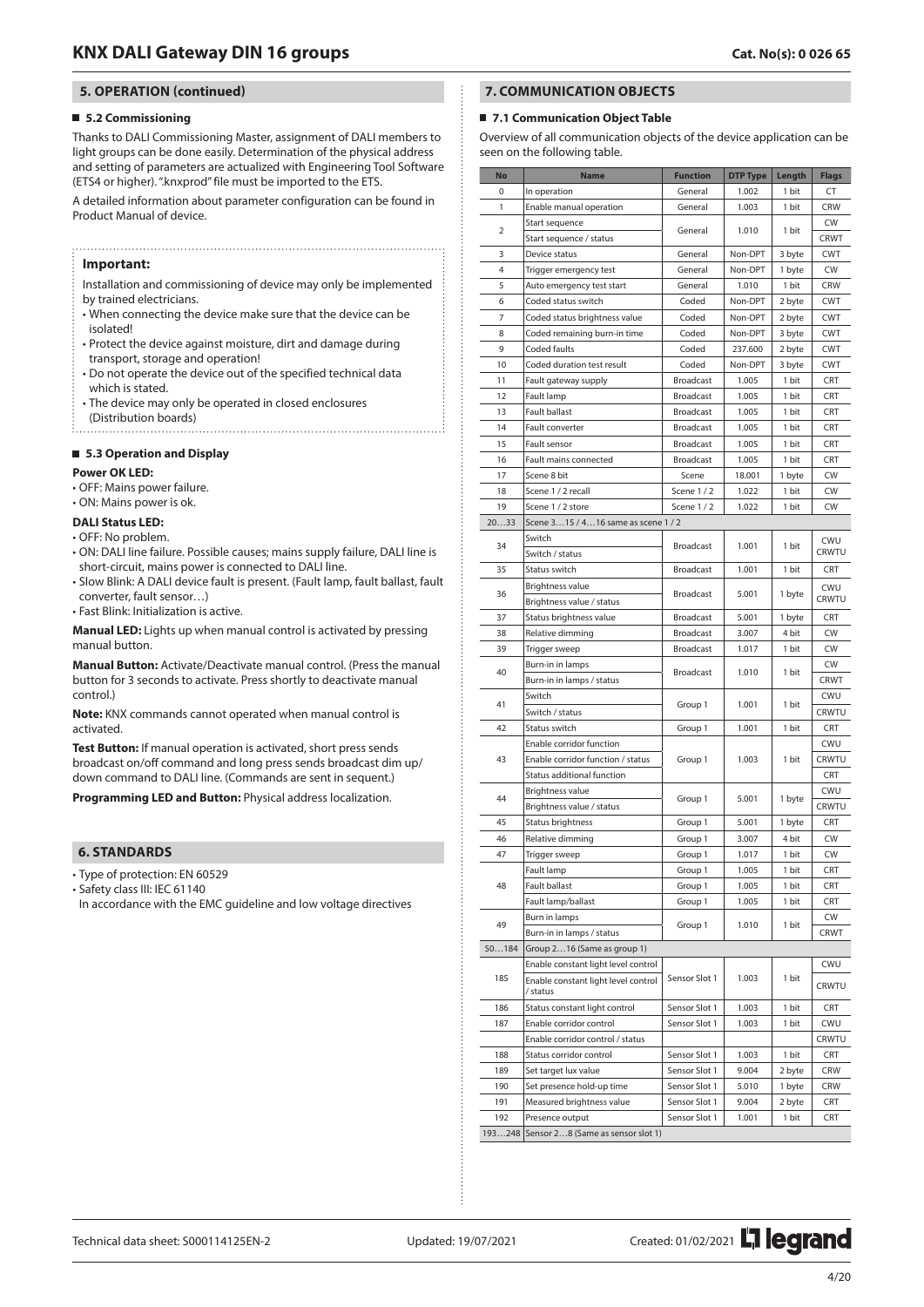## **7.2 Communication Object Descriptions**

| <b>No</b> | <b>Name</b>                                                            | <b>Function</b> | DTP Type   Length |       | <b>Flags</b> |  |
|-----------|------------------------------------------------------------------------|-----------------|-------------------|-------|--------------|--|
|           | In operation                                                           | General         | 1.002             | 1 bit |              |  |
|           | This object is used to report that device is still alive and connected |                 |                   |       |              |  |

to the KNX line by sending cyclic 1 bit telegrams. If a telegram is not received, device may be defective or KNX cable would be intercepted.

- Object will be activated if "**Device alive operation active**" parameter in the General tab is selected as "**yes**".
- Telegram type (ON or OFF) can be selected via "**In operation bit**" parameter in General parameters tab.
- Cyclic period of transmitted telegrams can be selected via "**In operation send interval**" parameter in General parameters tab.

|  | Enable manual operation | General | 1.003 | . bit | CRW |
|--|-------------------------|---------|-------|-------|-----|
|--|-------------------------|---------|-------|-------|-----|

This object is used for enabling or disabling the manual operation button located on the device. If the manual operation disabled, manually switching or dimming of the connected DALI devices is not possible. Furthermore, the status of manual operation can be read via this communication object.

• Value of the object will be "**1**" after an ETS download if the "**Enable manual operation**" parameter in General tab is selected as "**yes**". Value will be "**0**" if parameter is selected as "**no**".

(value "1" = manual operation enable, value "0" = manual operation disable)

| Start sequence                                              | General   1.010   1 bit   CW |  |  |
|-------------------------------------------------------------|------------------------------|--|--|
| This object is used to start or stop the sequence function. |                              |  |  |

• Object will be activated if "**Enable scenes**" and "**Enable sequencer**" parameters in the General tab are selected as "**yes**".

(value "1" = start sequence function, value "0" = stop sequence function)

| 2 Start sequence / status                                          |  | General 1.010 1 bit CRWT |  |
|--------------------------------------------------------------------|--|--------------------------|--|
| This communication object has the same functions and properties as |  |                          |  |

the communication object "**Start Sequence**". The status is additionally feedback.

- Object will be activated if "**Enable scene**s" and "**Enable sequence**r" parameters in General tab are selected as "**yes**" and "**Sequence status transmit mode**" parameter in Sequence tab is selected as any other value other than "**none**".
- Feedback will be sent only after a read request if "**Sequence status transmit mode**" parameter in Sequence tab is selected as "**after request**" or only after a value change if parameter is selected as "**after change**". Feedback will be sent on both occasions if the parameter is selected as "**after change or request**".

(value "1" = start sequence function, value "0" = stop sequence function)

## **7. COMMUNICATION OBJECTS (continued)**

### ■ **7.2 Communication Object Descriptions (continued)**

| No | <b>Name</b>   | <b>Function</b> | DTP Type   Length   Flags |            |
|----|---------------|-----------------|---------------------------|------------|
|    | Device status | General         | Non-DPT 3 byte            | <b>CWT</b> |

This communication object is used for getting all current faults and states of a DALI device in one comprehensive telegram. In order to make a read request, a write should be made to object with read/ response bit is set.

Object consists of three bytes. Higher two bytes of telegram contains all fault and state data and lowest byte contains DALI address of subjected device and information of whether telegram is a status request or sent status.

- Object will be activated if "**Enable "Device status" object**" parameter in Feedback tab is selected as "**yes**".
- Feedback will be sent only after a request if "**transmit mode**" parameter in Feedback tab is selected as "**after request**" or only after a value change if parameter is selected as "**after change**". Feedback will be sent on both occasions if the parameter is selected as "**after change or request**".

Bit numbers and data which they represented is explained below:

|  |  |  |  | 23 22 21 20 19 18 17 16 15 14 13 12 11 10 9 8 7 6 5 4 3 2 1 0 |  |  |  |  |  |  |  |  |
|--|--|--|--|---------------------------------------------------------------|--|--|--|--|--|--|--|--|

| <b>Byte</b>    | <b>Bit Field</b> | <b>Description</b>                                                                  |
|----------------|------------------|-------------------------------------------------------------------------------------|
|                | $Bit 0 - 5$      | DALI device address [0 - 63]                                                        |
| 1              | Bit 6            | Reserved and should be '0'                                                          |
|                | Bit 7            | Read or response flag: '1' = read, '0' = response                                   |
|                | Bit 8            | Device offline flag: '1' = offline, '0' = online                                    |
|                | Bit 9            | Device malfunction flag: '1' = failure '0' = no failure                             |
|                | <b>Bit 10</b>    | Lamp failure flag: '1' = failure, '0' = no failure                                  |
| $\overline{2}$ | <b>Bit 11</b>    | Burn-in activate flag: '1' = active, '0' = passive                                  |
|                | <b>Bit 12</b>    | Functional test running flag: '1' = test running, '0' = test not present (ECK only) |
|                | <b>Bit 13</b>    | Duration test running flag: '1' = test running, '0' = test not present (ECK only)   |
|                | <b>Bit 14</b>    | Battery duration failure flag: '1' = failure, '0' = no failure (ECK only)           |
|                | <b>Bit 15</b>    | Battery failure flag: '1' = failure, '0' = no failure (ECK only)                    |
|                | <b>Bit 16</b>    | Emergency lamp failure flag: '1' = failure, '0' = no failure (ECK only)             |
|                | <b>Bit 17</b>    | Functional test failed flag: '1' = failure, '0' = no failure (ECK only)             |
|                | <b>Bit 18</b>    | Duration test failed flag: '1' = failure, '0' = no failure (ECK only)               |
| 3              | <b>Bit 19</b>    | Short circuit flag: '1' = failure, '0' = no failure (LED only)                      |
|                | <b>Bit 20</b>    | Open circuit flag: '1' = failure, '0' = no failure (LED only)                       |
|                | <b>Bit 21</b>    | Current protector active flag: '1' = failure, '0' = no failure (LED only)           |
|                | <b>Bit 22</b>    | Thermal shutdown flag: '1' = failure, '0' = no failure (LED only)                   |
|                | <b>Bit 23</b>    | Reserved                                                                            |
|                |                  |                                                                                     |

Trigger emergency test | General | Non-DPT | 1 byte | CW This object is used to start or stop, duration or functional test of a

selected ECK.

• Object will be activated if "**Enable manual emergency test**" parameter in the Emergency tab is selected as "**yes**".

Bit numbers and data which they represented is explained below:

## 7 6 5 4 3 2 1 0

| <b>Byte   Bit Field  </b> | <b>Description</b>                      |
|---------------------------|-----------------------------------------|
|                           | Bit $0 - 5$ DALI device address $[063]$ |
|                           | 00b: Stop any currently running test    |
| Bit 6.7                   | 01b: Trigger functional test            |
|                           | 10b: Trigger duration test              |
|                           |                                         |

Auto emergency test start | General | 1.010 | 1 bit | CRW This object is used for activating or deactivating automatic self-test procedures of DALI ECK devices. Furthermore, automatic emergency test status can be read via this communication object.

• Value of the object will be "**1**" after an ETS download if the "**Enable auto emergency test after download**" parameter in Emergency tab is selected as "**yes**". Value will be "**0**" if parameter is selected as "**no**". (value "1" = manual operation enable, value "0" = manual operation disable)

Technical data sheet: S000114125EN-2 Updated: 19/07/2021 Created: 01/02/2021 2021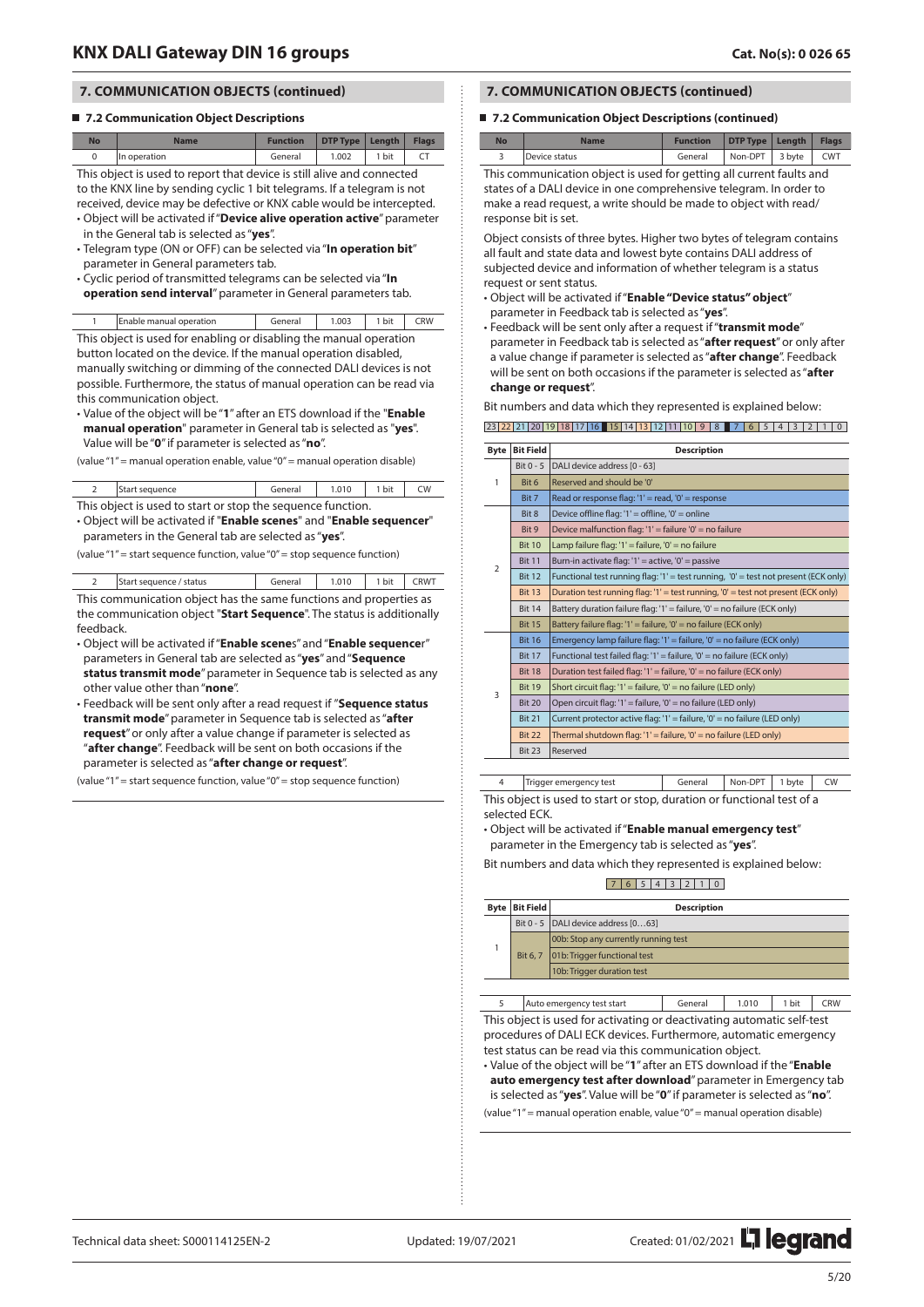### ■ **7.2 Communication Object Descriptions (continued)**

| <b>No</b>                                                                 | <b>Name</b>         | <b>Function</b> | DTP Type   Length |  | <b>Flags</b> |
|---------------------------------------------------------------------------|---------------------|-----------------|-------------------|--|--------------|
| 6                                                                         | Coded status switch | Coded           | Non-DPT 2 byte    |  | <b>CWT</b>   |
| This object is used to get switch status of a DALI group or an individual |                     |                 |                   |  |              |

DALI ballast/driver. In order to make a read request, a write should be made to object with read/response bit is set.

Object consists of two bytes. High byte of telegram contains switch status and low byte contains DALI address of subjected device or group number, information of whether telegram is a status request or sent status and information of whether a device or a group is selected.

- Object will be activated if "**Enable "Coded status switch" object**" parameter in Feedback tab is selected as "**yes**".
- Feedback will be sent only after a request if "**transmit mode**"

parameter in Feedback tab is selected as "**after request**" or only after a value change if parameter is selected as "**after change**". Feedback will be sent on both occasions if the parameter is selected as "**after change or request**".

Bit numbers and data which they represented is explained below:

#### $15 \mid 14 \mid 13 \mid 12 \mid 11 \mid 10 \mid 9 \mid 8$  7 6 5 4 3 2 1 0

| <b>Byte</b> | <b>Bit Field</b>    | <b>Description</b>                                                        |
|-------------|---------------------|---------------------------------------------------------------------------|
|             |                     | Bit 0 - 5   DALI device address [0 - 63] or DALI group number[0 - 15]     |
|             | Bit 6               | Individual device or group flag: '1' = device address, '0' = group number |
|             | Bit 7               | Read or response flag: '1' = read, '0' = response                         |
|             | Bit 8               | Switch status: '1' = ON, '0' = OFF (DPT 1.001)                            |
|             | Bit 9 - 15 Reserved |                                                                           |

Coded status brightness value | Coded | Non-DPT | 2 byte | CWT This object is used to get brightness value of a DALI group or an

individual DALI ballast/driver. In order to make a read request, a write should be made to object with read/response bit is set.

- Object consists of two bytes. High byte of telegram contains brightness value and low byte contains DALI address of subjected device or group number, information of whether telegram is a status request or sent status and information of whether a device or a group is selected.
- Object will be activated if "**Enable "Coded status brightness value " object**" parameter in Feedback tab is selected as "**yes**".
- Feedback will be sent only after a request if "**transmit mode**" parameter in Feedback tab is selected as "**after request**" or only after a value change if parameter is selected as "**after change**". Feedback will be sent on both occasions if the parameter is selected as "**after change or request**".

Bit numbers and data which they represented is explained below:

|             |                  | $15 14 13 12 11 10 98$ 7 6 5 4 3 2 1 0                                    |  |  |  |  |  |  |  |  |  |  |
|-------------|------------------|---------------------------------------------------------------------------|--|--|--|--|--|--|--|--|--|--|
| <b>Byte</b> | <b>Bit Field</b> | <b>Description</b>                                                        |  |  |  |  |  |  |  |  |  |  |
|             |                  | Bit 0 - 5   DALI device address [0 - 63] or DALI group number[0 - 15]     |  |  |  |  |  |  |  |  |  |  |
|             | Bit 6            | Individual device or group flag: '0' = device address, '1' = group number |  |  |  |  |  |  |  |  |  |  |
|             | Bit 7            | Read or response flag: '1' = read, '0' = response                         |  |  |  |  |  |  |  |  |  |  |
|             |                  | Bit 8 - 15   Brightness value [0 - 255] (DPT 5.001)                       |  |  |  |  |  |  |  |  |  |  |

## **7. COMMUNICATION OBJECTS (continued)**

### ■ **7.2 Communication Object Descriptions (continued)**

| N٥ | <b>Name</b>                  | <b>Function</b> | DTP Type   Length   Flags |  |
|----|------------------------------|-----------------|---------------------------|--|
|    | Coded remaining burn-in time | Coded           | Non-DPT 3 byte CWT        |  |

This object is used to get remaining burn-in time of an individual DALI ballast/driver in hours. In order to make a read request, a write should be made to object with read/response bit is set.

Object consists of three bytes. High two bytes of telegram contains remaining time in hours and low byte contains DALI address of subjected device and information of whether telegram is a status request or sent status.

- Object will be activated if "**Enable "Coded remaining burn-in time" object**" parameter in Feedback tab is selected as "**yes**".
- Feedback will be sent only after a request if "**transmit mode**" parameter in Feedback tab is selected as "**after request**" or only after a value change if parameter is selected as "**after change**". Feedback will be sent on both occasions if the parameter is selected as "**after change or request**".

Bit numbers and data which they represented is explained below:

|  |  |  |  |  |  |  |  | 23 22 21 20 19 18 17 16 15 14 13 12 11 10 9 8 7 6 5 4 3 2 1 0 |  |  |  |  |
|--|--|--|--|--|--|--|--|---------------------------------------------------------------|--|--|--|--|

| <b>Byte</b>             | <b>Bit Field</b> | <b>Description</b>                                                    |
|-------------------------|------------------|-----------------------------------------------------------------------|
|                         |                  | Bit 0 - 5   DALI device address [0 - 63] or DALI group number[0 - 15] |
|                         | Rit 6            | Reserved and should be '0'                                            |
|                         | <b>Bit 7</b>     | Read or response flag: '1' = read, '0' = response                     |
| $\overline{\mathbf{2}}$ |                  | Bit 8 - 23   Remaining burn-in time [0 - 65535] (DPT 7.007)           |
|                         |                  |                                                                       |

9 Coded faults Coded 237.600 2 byte CWT This object is used to get fault data of a DALI group or an individual DALI device. In order to make a read request, a write should be made to object with read/response bit is set.

Object consists of two bytes. High byte of telegram contains fault data and low byte contains DALI address of subjected device or group number, information of whether telegram is a status request or sent status and information of whether a device or a group is selected.

- Object will be activated if "**Enable "Coded faults" object**" parameter in Feedback tab is selected as "**yes**".
- Feedback will be sent only after a request if "**transmit mode**" parameter in Feedback tab is selected as "**after request**" or only after a value change if parameter is selected as "**after change**". Feedback will be sent on both occasions if the parameter is selected as "**after change or request**".

Bit numbers and data which they represented is explained below:  $15$  14  $13$  15  $14$  14  $14$  0  $16$ 

| Byte           | <b>Bit Field</b> | <b>Description</b>                                                          |
|----------------|------------------|-----------------------------------------------------------------------------|
|                | Bit 0 - 5        | DALI device address [0 - 63] or DALI group number[0 - 15]                   |
| 1              | Bit 6            | Individual device or group flag: $1' =$ device address, $0' =$ group number |
|                | Bit 7            | Read or response flag: $1'$ = read, $'0'$ = response                        |
|                | Bit 8            | Device is offline or malfunction flag: '1' = failure '0' = no failure       |
| $\overline{2}$ | Bit 9            | Lamp failure flag: $1' =$ failure $0' =$ no failure                         |
|                | <b>Bit 10</b>    | Converter failure flag: '1' = failure '0' = no failure (ECK only)           |
|                |                  | Bit 11-15 Reserved                                                          |
|                |                  |                                                                             |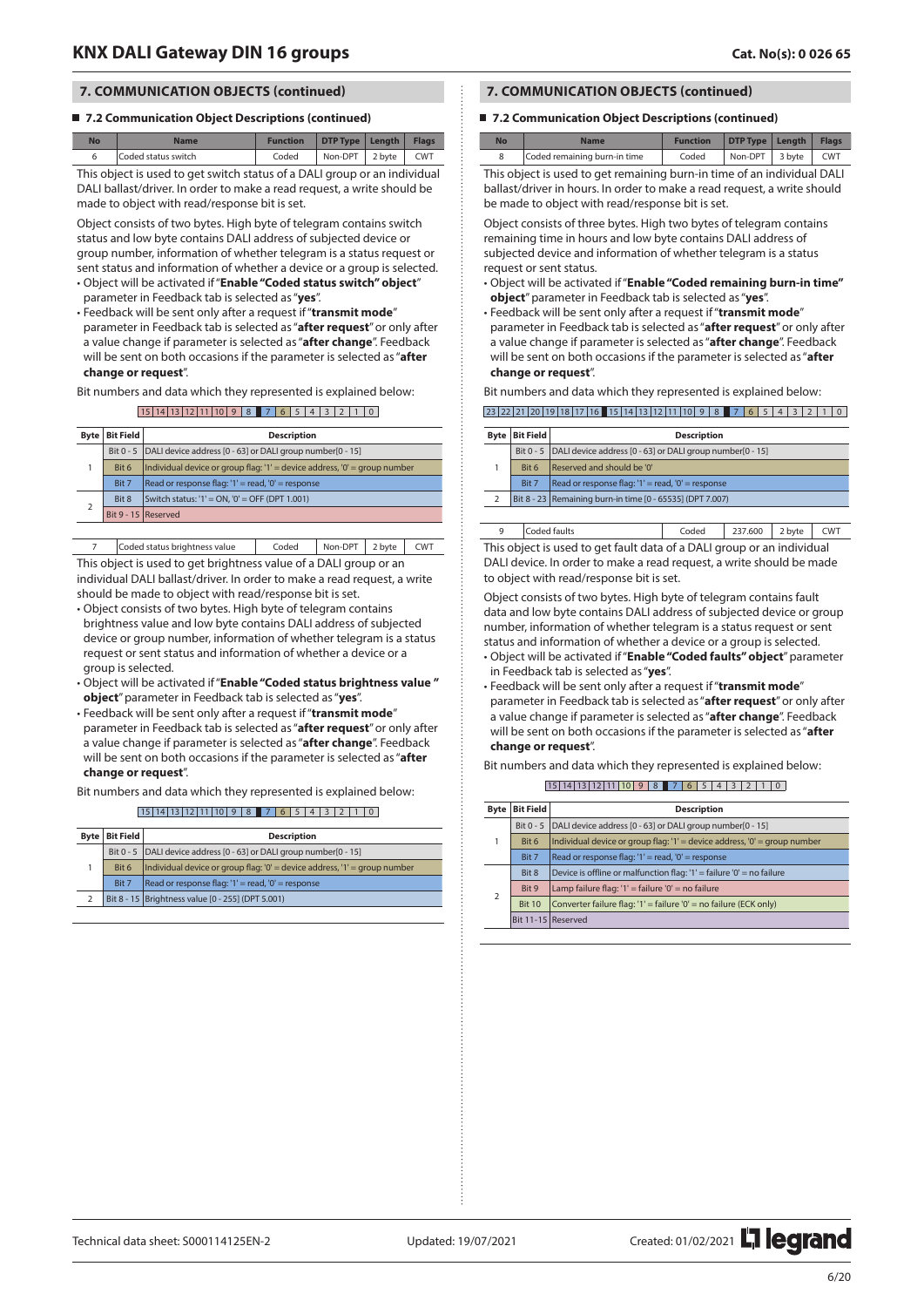#### ■ **7.2 Communication Object Descriptions (continued)**

| <b>No</b>                                                                 | <b>Name</b>                | <b>Function</b> | DTP Type   Length |                        | <b>Flags</b> |  |  |  |  |
|---------------------------------------------------------------------------|----------------------------|-----------------|-------------------|------------------------|--------------|--|--|--|--|
| 10                                                                        | Coded duration test result | Coded           |                   | Non-DPT   3 byte   CWT |              |  |  |  |  |
| This object is used for getting an ECK device's last duration test result |                            |                 |                   |                        |              |  |  |  |  |

(battery life) in minutes. In order to make a read request, a write should be made to object with read/response bit is set. If a request would make for a device whose device type is not ECK, than response will be zero.

Object consists of three bytes. Higher bytes of telegram contain test result. Low byte contains DALI address of subjected device and information of whether telegram is a status request or sent status.

- Object will be activated if "**Enable "Coded duration test result" object**" parameter in Feedback tab is selected as "**yes**".
- Feedback will be sent only after a request if "**transmit mode**" parameter in Feedback tab is selected as "**after request**" or only after a value change if parameter is selected as "**after change**". Feedback will be sent on both occasions if the parameter is selected as "**after change or request**".

Bit numbers and data which they represented is explained below:

 $23 | 22 | 21 | 20 | 19 | 18 | 17 | 16$  15  $| 14 | 13 | 12 | 11 | 10 | 9 18$  7 6 5 4 3 1 2 1 0

| Byte | <b>Bit Field</b> | <b>Description</b>                                                    |
|------|------------------|-----------------------------------------------------------------------|
|      |                  | Bit 0 - 5   DALI device address [0 - 63] or DALI group number[0 - 15] |
|      | Bit 6            | Reserved and should be '0'                                            |
|      | Bit 7            | Read or response flag: '1' = read, '0' = response                     |
|      |                  | Bit 8 - 23   Last duration test result [0 - 65535] (DPT 7.007)        |
|      |                  |                                                                       |

11 Fault gateway supply Roadcast 1.005 1 bit CRT

This object is used for reporting DALI gateway supply fault. Possible causes of the fault are no mains connection to gateway supply terminal, power supply malfunction or short circuiting DALI line more than 100ms.

• Object will be activated if "**Enable "Fault gateway supply" object**" parameter in Feedback tab is selected as "**yes**".

• Feedback will be sent only after a request if "**transmit mode**" parameter in Feedback tab is selected as "**after request**" or only after a value change if parameter is selected as "**after change**". Feedback will be sent on both occasions if the parameter is selected as "**after change or request"**.

(value "0" = gateway supply works properly, value "1" = gateway supply fault)

|                                                                          | Fault lamp | Broadcast 1.005 1 bit CRT |  |  |  |  |  |  |  |  |  |
|--------------------------------------------------------------------------|------------|---------------------------|--|--|--|--|--|--|--|--|--|
| This object is used for reporting whether there is any device that has a |            |                           |  |  |  |  |  |  |  |  |  |
| fault lamp is present or not.                                            |            |                           |  |  |  |  |  |  |  |  |  |

- Object will be activated if "**Enable "Fault lamp" object**" parameter in Feedback tab is selected as "**yes**".
- Feedback will be sent only after a request if "**transmit mode**" parameter in Feedback tab is selected as "**after request**" or only after a value change if parameter is selected as "**after change**". Feedback will be sent on both occasions if the parameter is selected as "**after**

## **change or request**".

(value "0" = no fault lamp, value "1" = at least one of the DALI devices has a lamp fault)

13 Fault ballast **Broadcast** 1.005 1 bit CRT This object is used for reporting whether there is any offline or

malfunctioned ballast/driver is present or not.

• Object will be activated if "**Enable "Fault ballast" object**" parameter in Feedback tab is selected as "**yes**".

• Feedback will be sent only after a request if "**transmit mode**"

parameter in Feedback tab is selected as "**after request**" or only after a value change if parameter is selected as "**after change**". Feedback will be sent on both occasions if the parameter is selected as "**after change or request**".

(value "0" = no ballast/driver fault,

value "1" = at least one of the DALI ballasts/drivers is offline or malfunctions)

## **7. COMMUNICATION OBJECTS (continued)**

### ■ 7.2 Communication Object Descriptions (continued)

| No | Name            | <b>Function</b>  | DTP Type   Length |       | <b>Flags</b> |  |
|----|-----------------|------------------|-------------------|-------|--------------|--|
| 14 | Fault converter | <b>Broadcast</b> | 1.005             | 1 bit | CRT          |  |

This object is used for reporting whether there is any ECK device which is offline or has any fault is present or not.

- Object will be activated if "**Enable "Fault converter" object**" parameter in Feedback tab is selected as "**yes**".
- Feedback will be sent only after a request if "**transmit mode**" parameter in Feedback tab is selected as "**after request**" or only after a value change if parameter is selected as "**after change**". Feedback will be sent on both occasions if the parameter is selected as "**after change or request**".

#### (value "0" = no ECK fault,

value "1" = at least one of the DALI ECKs is offline or has a fault)

| 15   Fault sensor                                                 |  | Broadcast   1.005   1 bit   CRT |  |  |  |
|-------------------------------------------------------------------|--|---------------------------------|--|--|--|
| This object is used for reporting whether there is any offline or |  |                                 |  |  |  |

malfunctioned sensor is present or not.

- Object will be activated if "**Enable "Fault sensor" object**" parameter in Feedback tab is selected as "**yes**".
- Feedback will be sent only after a request if "**transmit mode**" parameter in Feedback tab is selected as "**after request**" or only after a value change if parameter is selected as "**after change**". Feedback will be sent on both occasions if the parameter is selected as "**after change or request**".

#### (value "0" = no sensor fault,

value "1" = at least one of the DALI sensors is offline or malfunctions)

| 16   Fault mains connected                                             | Broadcast   1.005   1 bit   CRT |  |  |
|------------------------------------------------------------------------|---------------------------------|--|--|
| This object is used for reporting a misconnection of mains to the DALI |                                 |  |  |

|       | This object is used for reporting a misconnection of mains to the DALI |  |  |  |  |  |  |
|-------|------------------------------------------------------------------------|--|--|--|--|--|--|
| line. |                                                                        |  |  |  |  |  |  |
|       |                                                                        |  |  |  |  |  |  |

- Object will be activated if "**Enable "Fault mains connected" object**" parameter in Feedback tab is selected as "**yes**".
- Feedback will be sent only after a request if "**transmit mode**" parameter in Feedback tab is selected as "**after request**" or only after a value change if parameter is selected as "**after change**". Feedback will be sent on both occasions if the parameter is selected as "**after change or request**".

(value "0" = no misconnection, value "1" = mains connected to DALI line)

#### **Note:**

Overvoltage sense circuitry on the DALI line is triggered on voltages above 40V. So any voltage above 40V is considered as mains.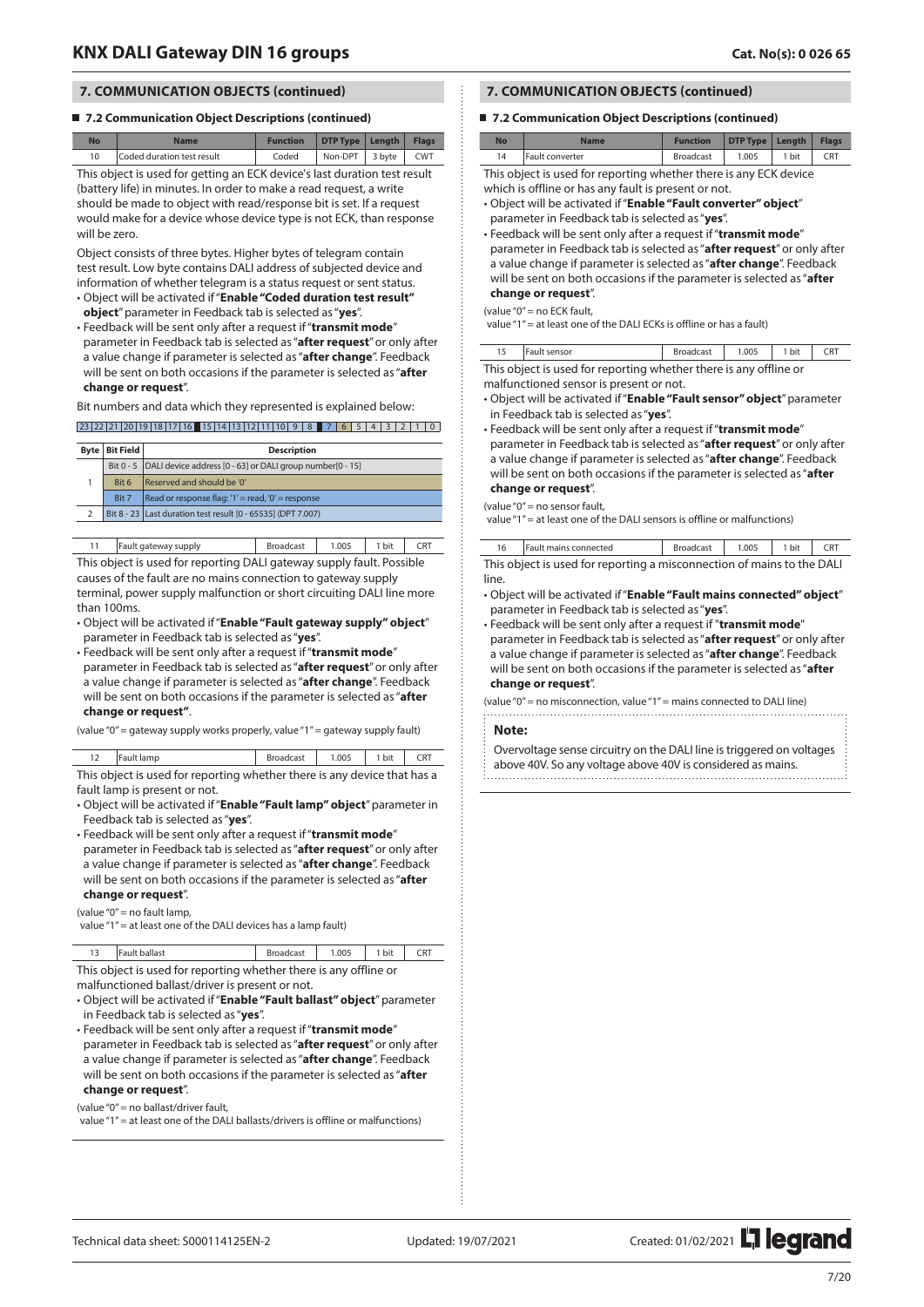### ■ 7.2 Communication Object Descriptions (continued)

| <b>No</b>                                                                  | <b>Name</b> | <b>Function</b>                    | DTP Type   Length |  | <b>Flags</b> |  |
|----------------------------------------------------------------------------|-------------|------------------------------------|-------------------|--|--------------|--|
| 17                                                                         | Scene 8 bit | recall / store   $18.001$   1 byte |                   |  | CW           |  |
| This object is used to recall or store any of 64 scenes that are available |             |                                    |                   |  |              |  |

on the gateway device. • Object will be activated if "**Enable scenes**" parameter in the General tab is selected as "**yes**".

Bit numbers and data which they represented is explained below:

#### 7 6 5 4 3 2 1 0

|                                                                      | <b>Byte   Bit Field  </b><br><b>Description</b>         |                                                       |  |  |
|----------------------------------------------------------------------|---------------------------------------------------------|-------------------------------------------------------|--|--|
|                                                                      |                                                         | Bit 0 - 5 Scene number - 1 [0 - 63 for scenes 1 - 64] |  |  |
| Reserved and should be 0<br>Bit 6                                    |                                                         |                                                       |  |  |
| Recall or store flag: '1' = store scene, '0' = recall scene<br>Bit 7 |                                                         |                                                       |  |  |
|                                                                      | Example of recall and store byte codes for some scenes: |                                                       |  |  |

| <b>Scene</b>   | recall             |                | save               |                |  |
|----------------|--------------------|----------------|--------------------|----------------|--|
|                | <b>Hexadecimal</b> | <b>Decimal</b> | <b>Hexadecimal</b> | <b>Decimal</b> |  |
| 1              | 0x00               | $\mathbf 0$    | 0x80               | 128            |  |
| $\overline{2}$ | 0x01               | 1              | 0x81               | 129            |  |
| 3              | 0x02               | $\overline{2}$ | 0x82               | 130            |  |
| $\overline{4}$ | 0x03               | 3              | 0x83               | 131            |  |
| 5              | 0x04               | $\overline{4}$ | 0x84               | 132            |  |
| 6              | 0x05               | 5              | 0x85               | 133            |  |
| $\overline{7}$ | 0x06               | 6              | 0x86               | 134            |  |
| 8              | 0x07               | $\overline{7}$ | 0x87               | 135            |  |
| 9              | 0x08               | 8              | 0x88               | 136            |  |
| 10             | 0x09               | 9              | 0x89               | 137            |  |
| 11             | 0x0A               | 10             | 0x8A               | 138            |  |
|                | $\cdots$           |                |                    | .              |  |
| 63             | 0x3E               | 62             | 0xE2               | 190            |  |
| 64             | 0x3F               | 63             | 0xE3               | 191            |  |

|                                                       | 18   Scene 1 / 2 recall | Scene 1/2 1.022 1 bit CW |  |  |  |  |
|-------------------------------------------------------|-------------------------|--------------------------|--|--|--|--|
| This object is used for recalling scene 1 or scene 2. |                         |                          |  |  |  |  |

(value "0" = recall scene 1, value "1" = recall scene 2

|--|

This object received from the KNX line; the current brightness value of ballast store on the Scene 1 or 2.

"**0**" : saving the current brightness value of ballasts[1…64] to the scene 1

"**1**" : saving the current brightness value of ballasts[1…64] to the scene 2

**NOTE:** If the parameter "Overwrite scene on download" selected yes, stored scene values are overwritten and lost on next ETS download.

| 2033 | Scene 315 / 416 same as scene 1 / 2 |          |                        |       |      |
|------|-------------------------------------|----------|------------------------|-------|------|
| 34   | Broadcast, Switch                   | on / off | DPT<br>Switch<br>1.001 | , bit | `RWT |
|      |                                     |          |                        |       |      |

This object is used to switch all connected DALI ballasts on or off. You can configure broadcast switched on brightness value, using "**Brightness value when switch on**" parameter.

| 35<br>Broadcast, Status switch | on / off | <b>DDT</b><br>Switch<br>.001 | bit | CRT |
|--------------------------------|----------|------------------------------|-----|-----|
|--------------------------------|----------|------------------------------|-----|-----|

This object is used to transmitting feedback of broadcast switch value (on/off). If the "**Switch status response mode**" selected "**via separate object**", this object can be visible.

| 36 | Broadcast, Brightness value | $0100\%$ | DP1<br>Scaling<br>5.001 | 1 byte | <b>CRWT</b> |
|----|-----------------------------|----------|-------------------------|--------|-------------|
|    |                             |          |                         |        |             |

This object is used to set the brightness value of all connected DALI ballasts (ECG).

## **7. COMMUNICATION OBJECTS (continued)**

I

## ■ **7.2 Communication Object Descriptions (continued)**

| <b>No</b> | <b>Name</b>                        | <b>Function</b> | DTP Type   Length       |        | <b>Flags</b> |
|-----------|------------------------------------|-----------------|-------------------------|--------|--------------|
| 37        | Broadcast, Status brightness value | $0100\%$        | DPT<br>Scaling<br>5.001 | 1 byte | CRT          |

This object is used to get all connected DALI ballasts on average, highest or lowest brightness value (%0…%100) according to parameter.

| 38 | Broadcast, Relative dimming | increase /<br>decrease | <b>DPT</b><br>Control<br>Dimming<br>3.007 | 4 bit | CW |
|----|-----------------------------|------------------------|-------------------------------------------|-------|----|
|----|-----------------------------|------------------------|-------------------------------------------|-------|----|

This object is used to dim all connected DALI ballast. The brightness value is changed in the defined direction with the parameterized speed.



c Increase or decrease the brightness  $0 -$  recall so

StepCode The amount of intervals into which the range of 0 % … 100 % is subdivided or the break indication.

| $1 - store scene$ |                                           |
|-------------------|-------------------------------------------|
| -001b  111b: Step |                                           |
|                   | Number of interval = $(2)^{(StepCode-1)}$ |
| $-000b$           | : Break                                   |

| 39                                                                        | Broadcast. Trigger sweep | trigger 0/1 | <b>DPT</b><br>Trigger<br>1.017 | 1 bit | <b>CRWT</b> |  |  |
|---------------------------------------------------------------------------|--------------------------|-------------|--------------------------------|-------|-------------|--|--|
| This function is used to start sweep function on whole DALI line. It's an |                          |             |                                |       |             |  |  |

alternative way for turning off the group with pre-warning. The sweep function is desired to warn a person that lights will go out shortly.

|--|

This object is used to control the burn-in start or stop for all DALI ballasts. After receipt of a telegram with start command all ballasts which are intended for burn-in can only be controlled with %0 or %100.

| 41                                                  | Group 1, Switch | on / off | $DP^*$<br>Switch<br>1.001 | 1 bit | CRWT |
|-----------------------------------------------------|-----------------|----------|---------------------------|-------|------|
| This abiast is more to an italy success 1 am an aff |                 |          |                           |       |      |

This object is used to switch group 1 on or off.

| Group 1, Status switch<br>42 | on / off | <b>DDT</b><br>Switch<br>1.001 | 1 bit | CRT |
|------------------------------|----------|-------------------------------|-------|-----|
|------------------------------|----------|-------------------------------|-------|-----|

This object is used to transmitting feedback of group 1 switch value (on/off). If the "Switch status response mode" selected as "via separate object", this object can be visible.

| 43 | Group 1, Enable corridor function      |                     | DP1             |       |               |
|----|----------------------------------------|---------------------|-----------------|-------|---------------|
|    | Group 1, Status additional<br>function | enable /<br>disable | Enable<br>1.003 | 1 bit | <b>FRWTLI</b> |

"**Enable corridor function"** object is enabled if the parameter "**Additional function**" is set to "**Corridor function with KNX sensor**" in parameter window "**Group 1**". Corridor function can be enabled or disabled via this object. If "**Additional function**" parameter selected "**Corridor function with DALI sensor**", "**constant light function with DALI sensor**" or "**Sequence member**" and "**Additional function status transmit mode**" feedback is active, than "**Status additional function**" object is enabled.

"**0**" : Group additional function not active

"**1**" : Group additional function active

Technical data sheet: S000114125EN-2 Updated: 19/07/2021 Created: 01/02/2021 2021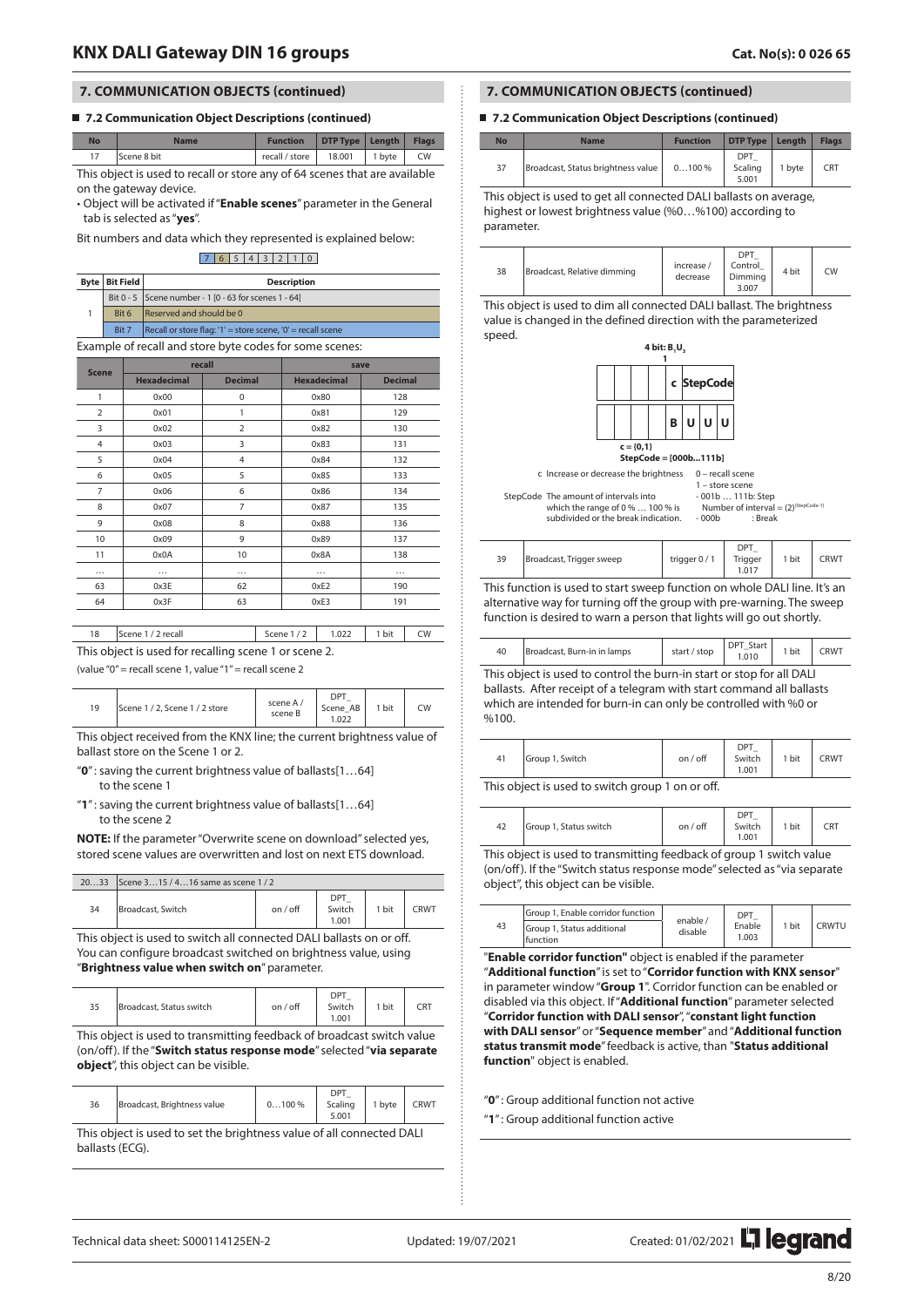45 Group 1, Status brightness 1 0...100%

### ■ 7.2 Communication Object Descriptions (continued)

| <b>No</b>                                                             | <b>Name</b>               | <b>Function</b> | <b>DTP Type</b>          | Lenath | <b>Flags</b> |  |
|-----------------------------------------------------------------------|---------------------------|-----------------|--------------------------|--------|--------------|--|
| 44                                                                    | Group 1, Brightness value | 0100%           | DPT_<br>Scaling<br>5.001 | 1 byte | <b>CRWT</b>  |  |
| This object is used to set group 1 ballast brightness value (%0%100). |                           |                 |                          |        |              |  |
|                                                                       |                           |                 | <b>DPT</b>               |        |              |  |

5.001 This object is used to get group 1 ballasts brightness value (%0…%100).

Scaling

1 byte CRT

| 46 | Group 1, Relative dimming | increase /<br>decrease | <b>DPT</b><br>Control<br>Dimming<br>3.007 | 4 bit | <b>CW</b> |
|----|---------------------------|------------------------|-------------------------------------------|-------|-----------|
|----|---------------------------|------------------------|-------------------------------------------|-------|-----------|

This object is used to dimming group 1. The brightness value is changed in the defined direction with the parameterized speed.

| 47 | Group 1, Trigger sweep | trigger 0/1 | $DP^{\tau}$<br>Trigger<br>1.017 | 1 bit | CW |
|----|------------------------|-------------|---------------------------------|-------|----|
|----|------------------------|-------------|---------------------------------|-------|----|

This function is used to start sweep function. It's an alternative way for turning off the group with pre-warning. The sweep function is desired to warn a person that lights will go out shortly.

| 48 | Group 1, Fault lamp         | alarm /<br>no alarm | DPT Alarm<br>1.005 | 1 bit | <b>CRT</b> |
|----|-----------------------------|---------------------|--------------------|-------|------------|
|    | Group 1, Fault ballast      | alarm /<br>no alarm | DPT Alarm<br>1.005 | 1 bit | <b>CRT</b> |
|    | Group 1, Fault lamp/ballast | alarm /<br>no alarm | DPT Alarm<br>1.005 | 1 bit | <b>CRT</b> |

This object is used to report fault ballasts or lamps in the group 1 (at least one of the group 1 ballasts or lamps has a fault). "**0**" : no fault ballast or lamp, "**1**" : fault ballast or lamp

| 49                                  | Group 1, Burn in lamps | start / stop | DPT<br>Start<br>1.010 | bit | CRWT |
|-------------------------------------|------------------------|--------------|-----------------------|-----|------|
| the contract of the contract of the |                        |              |                       |     |      |

This object is used to start or stop burn-in for group 1. After receipt of a telegram with start command, group 1's ballasts which are intended for burn-in can only be controlled with %0 or %100.

| 50184 | $\sqrt{G}$ Group 216 (Same as group 1)          |                     |                        |       |             |
|-------|-------------------------------------------------|---------------------|------------------------|-------|-------------|
| 185   | Sensor Slot 1. Enable constant<br>light control | enable /<br>disable | DPT<br>Enable<br>1.003 | 1 bit | <b>CRWT</b> |

This object is used to enable or disable constant light control function for which groups assigned to sensor 1. After a received enable telegram, DALI sensor can control the lighting groups.

| 186 | Sensor Slot 1. Status constant<br>light control | enable /<br>disable | DPT<br>Enable<br>1.003 | 1 bit | CRT |
|-----|-------------------------------------------------|---------------------|------------------------|-------|-----|
|-----|-------------------------------------------------|---------------------|------------------------|-------|-----|

This object is used get feedback of constant light control status.

| 187                             | Sensor Slot 1, Enable corridor<br>control | enable /<br>disable | <b>DPT</b><br>Enable<br>1.003 | 1 bit | ⊺RWT |
|---------------------------------|-------------------------------------------|---------------------|-------------------------------|-------|------|
| the contract of the contract of |                                           |                     | --                            |       |      |

This object is used to enable or disable corridor control function for which groups assigned to sensor 1. After a received enable telegram, DALI sensor can be control the lighting groups.

| 188 | Sensor Slot 1. Status corridor<br>control | enable,<br>disable | $DP^{\pi}$<br>Enable<br>.003 | 1 bit | CRT |
|-----|-------------------------------------------|--------------------|------------------------------|-------|-----|
|-----|-------------------------------------------|--------------------|------------------------------|-------|-----|

This object is used to get feedback of corridor control status.

| Sensor Slot 1, Set target lux value<br>Value_Lux 2 byte<br><b>CRW</b><br>189<br>Lux value<br>9.004 |
|----------------------------------------------------------------------------------------------------|
|----------------------------------------------------------------------------------------------------|

This object is used for receiving the lighting level (in lux). This object can also be used for requesting the current set lux value.

## **7. COMMUNICATION OBJECTS (continued)**

### ■ **7.2 Communication Object Descriptions (continued)**

| No  | <b>Name</b>                                | <b>Function</b>             | DTP Type           | Lenath | <b>Flags</b> |
|-----|--------------------------------------------|-----------------------------|--------------------|--------|--------------|
| 190 | Sensor Slot 1, Set present hold-up<br>time | 1 byte<br>unsigned<br>value | DPT Value<br>5.010 | 1 byte | <b>CRW</b>   |

This object is used for receiving the presence detected hold-up time (in minutes) by bus. This object can also be used for requesting the current presence hold-up time.

| 191 | Sensor Slot 1, Measured<br>briahtness value | 2 byte float<br>value | DP <sub>1</sub><br>Value Lux<br>9.004 | 2 byte | CRT |  |
|-----|---------------------------------------------|-----------------------|---------------------------------------|--------|-----|--|
|-----|---------------------------------------------|-----------------------|---------------------------------------|--------|-----|--|

This object is used for sending the light lux measured by the detector to KNX bus.

| 192 | Sensor Slot 1, Presence output | on / off | $\bigcap D^+$<br>Switch<br>1.001 | bit |  |
|-----|--------------------------------|----------|----------------------------------|-----|--|
|     |                                |          |                                  |     |  |

This object is sent to the bus by sensor slot, indicating whether the presence of persons has been detected.

"**0**" : no person detected

"**1**" : person detected

193...248 Sensor 2...8 (Same as sensor slot 1)

#### **7.3 ETS Parameters**

"**Parameters**" chapter describes ETS parameters of the device. Please find detailed descriptions of objects in **7.1 Communication Object table**. Default parameters are written in bold letters.

#### **7.3.1 General**

| <b>Enable manual Operation</b> |  |        |          | no |  |  |  |
|--------------------------------|--|--------|----------|----|--|--|--|
| $\overline{\phantom{0}}$       |  | $\sim$ | $\cdots$ |    |  |  |  |

Parameter determines whether lightings can be controlled manually or not by push button on DALI Gateway. If parameter is selected "**yes**"; manual operation will be possible. (For manual control: Hold down manual button for 3 seconds than press test button consecutively.)

| Enable automatic addressing                                          | *yes<br>no |  |  |  |
|----------------------------------------------------------------------|------------|--|--|--|
| If parameter is selected "yes"; DALI Gateway assigns address to Dali |            |  |  |  |

devices which have not an address. If a new Dali device is connected to the Dali line instead of a faulty Dali device, new one takes the address and all properties of faulty device. If several Dali devices are connected to line, they take addresses one by one starting with undermost free address on Dali line.

If parameter is selected "**no**"; Automatic addressing function is disabled.

| Device alive operation active            | ve <sup>®</sup> |
|------------------------------------------|-----------------|
| the contract of the contract of the con- |                 |

This object is used to report that device is still alive and connected to KNX line. (Heartbeat) If alive telegram is not received, device may be defective or KNX cable can be disconnected. If parameter is selected "**yes**", following parameters come up.

| In operation value                            | $^*$ send value "0"<br>send value "1" |  |  |
|-----------------------------------------------|---------------------------------------|--|--|
| Telegram value can be selected as "1" or "0". |                                       |  |  |

|                                                               | Operation send interval [sec] | $1*30065535$ |  |
|---------------------------------------------------------------|-------------------------------|--------------|--|
| Telegram value is sent cyclically according to time interval. |                               |              |  |

| <b>Telegram limit active</b>                                     | yes<br>no |  |  |  |  |
|------------------------------------------------------------------|-----------|--|--|--|--|
| Telegrams which are sent by the gateway can be limited with this |           |  |  |  |  |

parameter. If "**yes**" is selected, following parameters come up.

**Telegram limit period** 50ms…**\*10s**…1min The limit period can be selected via telegram limit period parameter.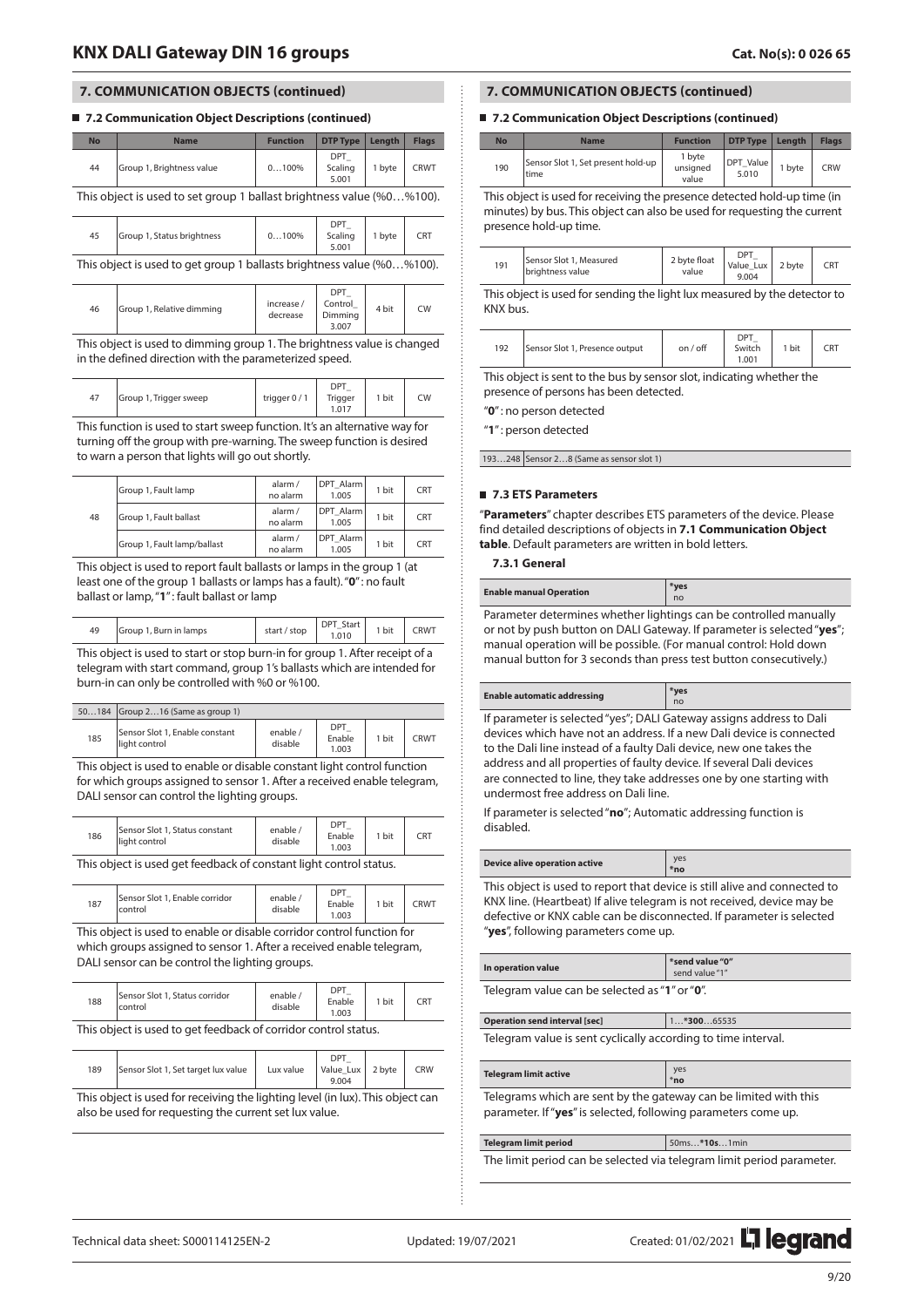## **7.3 ETS parameter (continued)**

#### **7.3.1 General (continued)**

| Max. number of transmitted telegrams<br>within a period         | $1*20255$ |  |  |  |
|-----------------------------------------------------------------|-----------|--|--|--|
| Maximum number of telegrams can be sent freely within a period. |           |  |  |  |

|     | <b>Dimming Curve Selection</b> |  | <b>i</b> *linear dimming curve<br>logarithmic dimming curve |  |  |  |
|-----|--------------------------------|--|-------------------------------------------------------------|--|--|--|
| - - |                                |  |                                                             |  |  |  |

Dimming curve type of DALI devices can be selected by this parameter.

| Maximum brightness value | $  %1(3) \dots %100(255)$ |
|--------------------------|---------------------------|
|--------------------------|---------------------------|

This parameter defines the maximum brightness value of DALI devices. All Dali devices take this value as upper limit brightness value and cannot accept higher values.

| Minimum brightness value                                             | %1(3)%100(255) |  |  |  |
|----------------------------------------------------------------------|----------------|--|--|--|
| This parameter defines the minimum brightness value of DALI devices. |                |  |  |  |
| All Dali devices take this value as undermost brightness value and   |                |  |  |  |
| cannot accept lower brightness values.                               |                |  |  |  |

|--|

If parameter is selected "**yes**", "**Scenes**" section will be visible in parameter titles and "Enable sequencer" parameter will be available.

| <b>Enable sequencer</b>                                                                 | ves<br>*no |  |  |  |
|-----------------------------------------------------------------------------------------|------------|--|--|--|
| If parameter is selected " <b>ves</b> ". " <b>Sequence</b> " section will be visible in |            |  |  |  |

If parameter is selected "**yes**", "**Sequence**" section will be visible in parameter titles.

| <b>Enable burn-in function</b> |  | ve <sub>b</sub><br>*no |               |  |  |
|--------------------------------|--|------------------------|---------------|--|--|
| $\sim$                         |  | .                      | $\sim$ $\sim$ |  |  |

Fluorescent lamps must be operated without dimming for a specific period of time in order to increase lifetime and efficiency. Function that performs this operation is called "**Burn-In function**". Please find detailed information within **7.4.6 Function 'Burn-in'**

If parameter is selected "**yes**", "**burn-in period**" and "Enable automatic burn-in" parameters will be visible.

| <b>Burn-in period[hour]</b>                                                          | $1*100255$ |  |  |
|--------------------------------------------------------------------------------------|------------|--|--|
| In this period of time, dimming commands will not send to Dali                       |            |  |  |
| groups which has any Dali device working according to " <b>Burn-in</b><br>function". |            |  |  |

| <b>Enable automatic burn-in</b> | ves<br>*no |
|---------------------------------|------------|
| . .                             | $\sim$     |

If parameter is selected "**Yes**", any faulty lamp is replaced with a new lamp, burn-in period will start automatically for new one. Dali group of this new lamp cannot be dimmed before burn-in period is expired.

| Switch status for different values in a<br>group                                                                                          | *ON<br>OFF |  |  |
|-------------------------------------------------------------------------------------------------------------------------------------------|------------|--|--|
| This parameter defines the switch status of a DALI group which has<br>ECGs (electronic control gear) in different values. If parameter is |            |  |  |
| selected "ON", one ECG which has current value "ON" is enough to<br>make group status as "ON".                                            |            |  |  |
|                                                                                                                                           |            |  |  |

| Brightness value status for different values<br>in a group | *average brightness<br>highest brightness |  |  |
|------------------------------------------------------------|-------------------------------------------|--|--|
|                                                            | lowest brightness                         |  |  |

This parameter defines brightness value status of a DALI group which has ECGs (electronic control gear) in different values.

| Burn-in status for different values in a                         | *ves           |  |  |  |
|------------------------------------------------------------------|----------------|--|--|--|
| aroup                                                            | n <sub>0</sub> |  |  |  |
| Parameter is activated when "Burn-in function" is enabled. After |                |  |  |  |

selecting "**yes**", if a DALI group has at least one ECG in burn-in period, Burn-in status of group will be indicated as active.

## **7. COMMUNICATION OBJECTS (continued)**

## ■ 7.3 ETS parameter (continued)

## **7.3.2 Feedback**

| Enable "Fault gateway supply" object | ves<br>*no |
|--------------------------------------|------------|
|--------------------------------------|------------|

Parameter enables "Fault gateway supply" object. This object is used for reporting DALI gateway supply fault. Possible causes of the fault are no mains connection to gateway supply terminal, power supply malfunction or short circuiting DALI line more than 100ms. Please check Communication Object Descriptions for detailed object information.

|--|

"**After request**" option only response to a read request to status object. "**After change**" mode always sends the status of object when changed. If both selected, object will send the status with a change and response to read requests.

| <b>Enable "Fault mains connected" object</b>                     | ves<br>*no |  |  |  |
|------------------------------------------------------------------|------------|--|--|--|
| Parameter enables "Fault mains connected" object. This object is |            |  |  |  |

used for reporting a misconnection of mains to the DALI line.

|                      | *after request          |
|----------------------|-------------------------|
| <b>Transmit mode</b> | after change            |
|                      | after request or change |

"**After request**" option only response to a read request to status object. "**After change**" mode always sends the status of object when changed. If both selected, object will send the status with a change and response to read requests.

| Enable "Fault lamp" object |  |          |   | ves<br>*no |  |  |
|----------------------------|--|----------|---|------------|--|--|
| $\overline{\phantom{0}}$   |  | $\cdots$ | . | .          |  |  |

Parameter enables "**Fault lamp**" object. This object is used for reporting whether there is any device that has a fault lamp is present or not.

|                      | *after request          |
|----------------------|-------------------------|
| <b>Transmit mode</b> | after change            |
|                      | after request or change |
|                      |                         |

"**After request**" option only response to a read request to status object. "**After change**" mode always sends the status of object when changed. If both selected, object will send the status with a change and response to read requests.

| <b>Enable "Fault ballast" object</b> | ves<br>*no                                      |
|--------------------------------------|-------------------------------------------------|
| _________                            | the contract of the contract of the contract of |

Parameter enables "**Fault ballast**" object. This object is used for reporting whether there is any offline or malfunctioned ballast/driver is present or not.

|               | $\,$ *after request     |
|---------------|-------------------------|
| Transmit mode | after change            |
|               | after request or change |

"**After request**" option only response to a read request to status object. "**After change**" mode always sends the status of object when changed. If both selected, object will send the status with a change and response to read requests.

|  | <b>Enable "Fault converter" object</b> | *no           |  |
|--|----------------------------------------|---------------|--|
|  |                                        | .<br>$\cdots$ |  |

Parameter enables "**Fault converter**" object. This object is used for reporting whether there is any ECK device which is offline or has any fault is present or not.

| ıode                                                                                                 | *after request<br>after change<br>after request or change |  |
|------------------------------------------------------------------------------------------------------|-----------------------------------------------------------|--|
| . 2006 2 24 March 2014 2020 2021 2022 2023 2024 2025 2020 2021 2022 2023 2024 2022 2023 2024 2022 20 |                                                           |  |

"**After request**" option only response to a read request to status object. "**After change**" mode always sends the status of object when changed. If both selected, object will send the status with a change and response to read requests.

**Transmit n** 

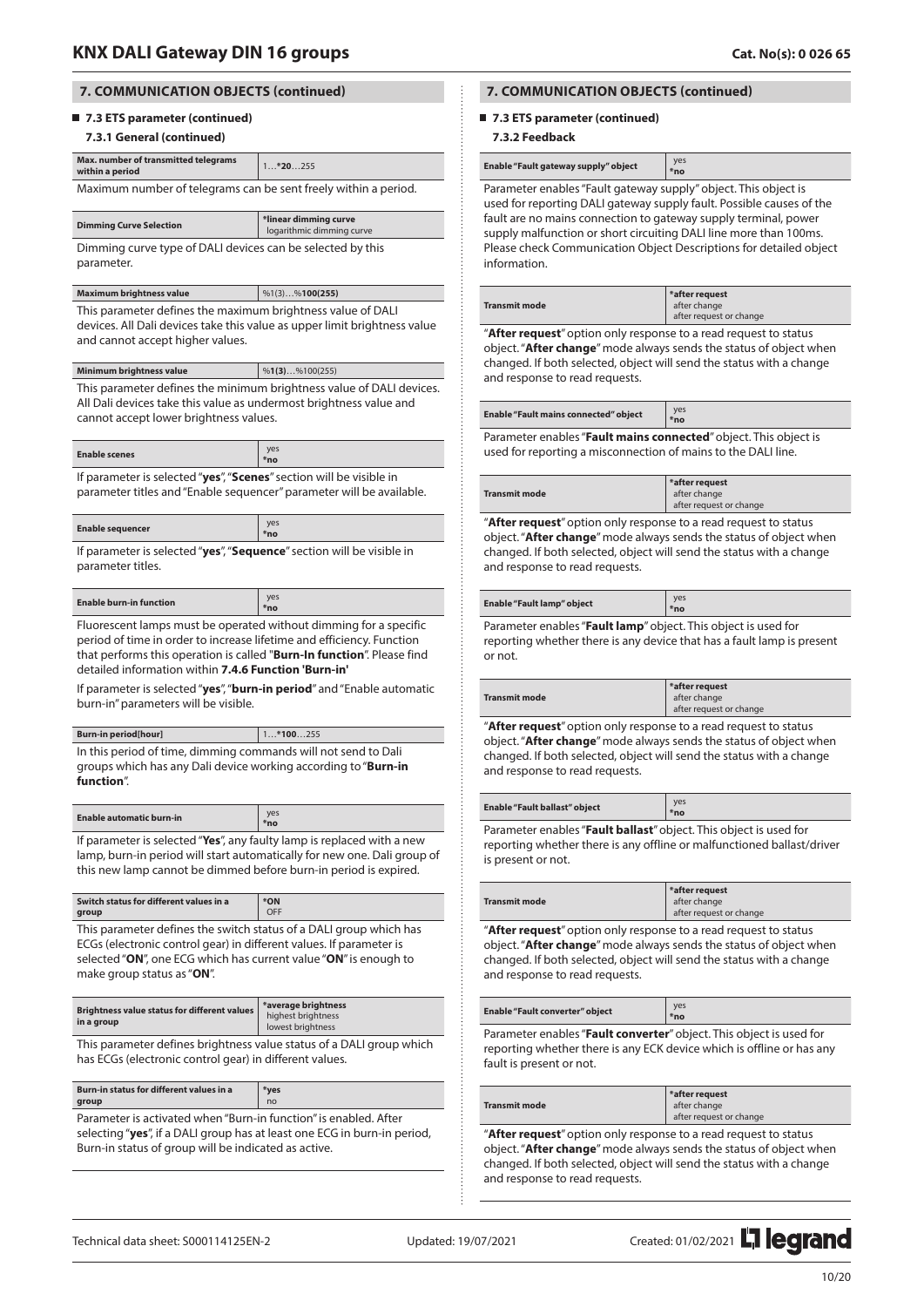## **7.3 ETS parameter (continued)**

#### **7.3.2 Feedback (continued)**

| Enable "Fault sensor" object                                     | ves<br>*no |  |
|------------------------------------------------------------------|------------|--|
| Daramatar anables "Fault several" abject This object is used for |            |  |

Parameter enables "**Fault sensor**" object. This object is used for reporting whether there is any offline or malfunctioned sensor is present or not.

|                      | *after request          |
|----------------------|-------------------------|
| <b>Transmit mode</b> | after change            |
|                      | after request or change |

"**After request**" option only response to a read request to status object. "**After change**" mode always sends the status of object when changed. If both selected, object will send the status with a change and response to read requests.

| <b>Enable "Device status" object</b> | ve:<br>*no |
|--------------------------------------|------------|
|                                      |            |

Parameter enables "**Device status**" object. This communication object is used for getting all current faults and states of a DALI device in one comprehensive telegram.

| <b>Transmit mode</b> | *after request<br>after change<br>after request or change |
|----------------------|-----------------------------------------------------------|
|                      |                                                           |

"**After request**" option only response to a read request to status object. "**After change**" mode always sends the status of object when changed. If both selected, object will send the status with a change and response to read requests.

| <b>Enable "Coded faults" object</b>                                 | ves<br>*no |
|---------------------------------------------------------------------|------------|
| Parameter enables "Coded faults" object. This object is used to get |            |

fault data of a DALI group or an individual DALI device.

|                      | *after request          |
|----------------------|-------------------------|
| <b>Transmit mode</b> | after change            |
|                      | after request or change |

"**After request**" option only response to a read request to status object. "**After change**" mode always sends the status of object when changed. If both selected, object will send the status with a change and response to read requests.

| <b>Enable "Coded remaining burn-in time"</b>                  | yes |
|---------------------------------------------------------------|-----|
| obiect                                                        | *no |
| Parameter enables "Coded remaining burn-in time" object. This |     |

object is used to get remaining burn-in time of an individual DALI ballast/driver in hours.

"**After request**" option only response to a read request to status object. "**After change**" mode always sends the status of object when changed. If both selected, object will send the status with a change and response to read requests.

Parameter enables "**Coded duration test result**" object. This object is used for getting an ECK device's last duration test result (battery life) in minutes.

| <b>Transmit mode</b> | *after request<br>after change |
|----------------------|--------------------------------|
|                      | after request or change        |

"**After request**" option only response to a read request to status object. "**After change**" mode always sends the status of object when changed. If both selected, object will send the status with a change and response to read requests.

## **7. COMMUNICATION OBJECTS (continued)**

## ■ 7.3 ETS parameter (continued)

#### **7.3.2 Feedback (continued)**

| Enable "Coded status switch" object | <b>ves</b><br>*no |
|-------------------------------------|-------------------|
|                                     |                   |

Parameter enables "**Coded status switch**" object. This object is used to get switch status of a DALI group or an individual DALI ballast/ driver.

|                      | $\frac{1}{2}$ *after request |
|----------------------|------------------------------|
| <b>Transmit mode</b> | after change                 |
|                      | after request or change      |

"**After request**" option only response to a read request to status object. "**After change**" mode always sends the status of object when changed. If both selected, object will send the status with a change and response to read requests.

| Enable "Coded status brightness" object | ves<br>*no |
|-----------------------------------------|------------|
|                                         |            |

Parameter enables "**Coded status brightness**" object. This object is used to get brightness value of a DALI group or an individual DALI ballast/driver.

|                      | $\frac{1}{2}$ *after request |
|----------------------|------------------------------|
| <b>Transmit mode</b> | after change                 |
|                      | after request or change      |

"**After request**" option only response to a read request to status object. "**After change**" mode always sends the status of object when changed. If both selected, object will send the status with a change and response to read requests.

### **7.3.3 Fault Condition**

| Lamp values on ballast power on                                   | $1\frac{96(3)*100\frac{96(255)}{6}}{6}$ |
|-------------------------------------------------------------------|-----------------------------------------|
| Parameter defines the brightness value of ballasts when power on. |                                         |

| Lamp percent on KNX voltage failure                                                                   | $1\frac{96(3)*100\frac{96(255)}{6}}{255}$ |
|-------------------------------------------------------------------------------------------------------|-------------------------------------------|
| ممثلون وعمينا فالقارس ومعتادها ألموا فيورد والمتواطئ والمستويات والمتواصح والمتواطئ ومقومون والمتواطئ |                                           |

Parameter defines the brightness value of ballasts loss.

|                                                                         | Lamp percent on DALI voltage failure | $1\%$ (3)*100 %(255) |
|-------------------------------------------------------------------------|--------------------------------------|----------------------|
| Parameter defines the brightness value of ballasts on DALI line voltage |                                      |                      |
|                                                                         | loss.                                |                      |

#### **Lamp percent on KNX voltage recovery** 1 %(3)…\***100** %**(255)**

Parameter defines the brightness value of ballasts on KNX voltage return.

| *inactive<br><b>Group function statuses on KNX voltage</b><br>active<br>recovery<br>status before failure |  |
|-----------------------------------------------------------------------------------------------------------|--|
|-----------------------------------------------------------------------------------------------------------|--|

Parameter defines the situation of groups which are operating corridor function by KNX sensor on KNX voltage return. Default value of parameter is "**inactive**". After voltage return, groups will discontinue operating corridor function. If "**Active**" is selected, groups will carry on to operate corridor function when voltage returns.

| Sensor control statuses on KNX voltage<br>recovery | *inactive<br>active<br>status before failure |  |
|----------------------------------------------------|----------------------------------------------|--|
|                                                    |                                              |  |

Parameter defines the situation of groups which are run with corridor/ constant light function by DALI sensor on KNX voltage return. Default value of parameter is "**inactive**". After voltage return, groups will discontinue running with corridor/constant light function. If "**Active**" is selected, groups will carry on to run with corridor/constant light function when voltage come back.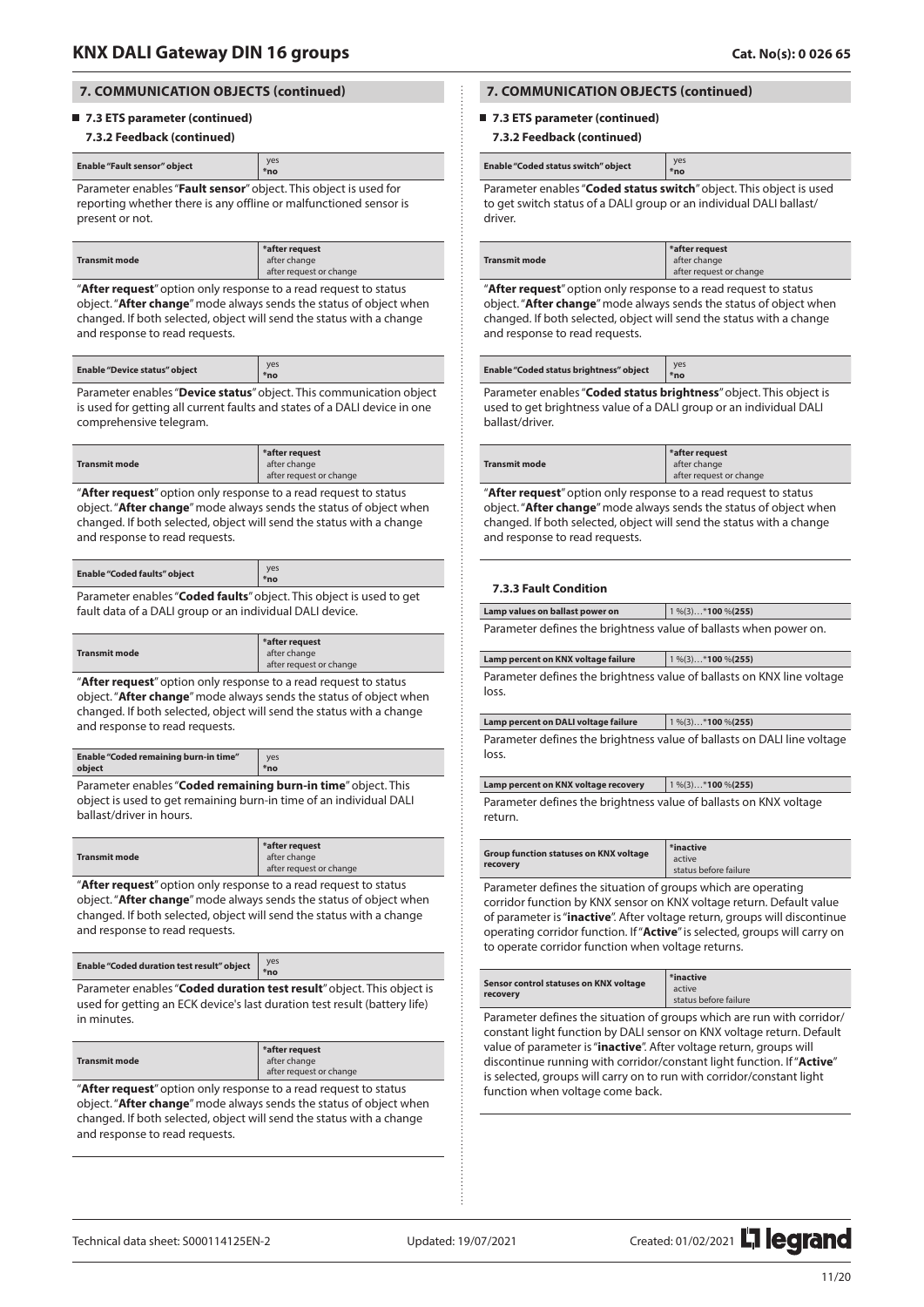### **7.3 ETS parameter (continued)**

### **7.3.3 Fault Condition (continued)**

| Sequence status on KNX voltage recovery                                  | *inactive<br>active<br>status before failure |
|--------------------------------------------------------------------------|----------------------------------------------|
| If "active" is selected, sequence will be started on KNX voltage return. |                                              |

If "**status before failure**" is selected, sequence will start on KNX voltage return only if sequence is interrupted by KNX voltage lose.

| Lamp percent on DALI voltage recovery | $1\frac{96(3)*100\frac{96(255)}{6}}{6}$ |
|---------------------------------------|-----------------------------------------|
|                                       |                                         |

Parameter defines the brightness value of ballasts on DALI voltage return.

| <b>Group function statuses on DALI voltage</b> | *inactive             |
|------------------------------------------------|-----------------------|
| recovery                                       | active                |
|                                                | status before failure |

Parameter defines the situation of groups which are run with corridor function by KNX sensor on DALI voltage return. Default value of parameter is "**inactive**". After voltage return, groups will discontinue running with corridor function. If "**Active**" is selected, groups will carry on to run with corridor function when voltage returns.

| Sensor control statuses on DALI voltage | *inactive             |
|-----------------------------------------|-----------------------|
| recovery                                | active                |
|                                         | status before failure |

Parameter defines the situation of groups which are run with corridor/ constant light function by DALI sensor on DALI voltage return. Default value of parameter is "**inactive**". After voltage return, groups will discontinue running with corridor/constant light function. If "**Active**" is selected, groups will carry on to run with corridor/constant light function when voltage come back.

| Sequence status on DALI voltage recovery | *inactive<br>active<br>status before failure |
|------------------------------------------|----------------------------------------------|
|                                          |                                              |

If "**active**" is selected, sequence will be started on DALI voltage return. If "**status before failure**" is selected, sequence will start on DALI

voltage return only if sequence is interrupted by DALI voltage lose. All emergency conversion kits have the same configuration which is to be set on Emergency parameter section. If there is no available ECK on the project, parameters will be inexpressive.

### **7.3.4 Emergency**

All emergency conversion kits have the same configuration which is to be set on Emergency parameter section. If there is no available ECK on the project, parameters will be inexpressive.

**Emergency brightness value** 1 %(3)…**\*100** %**(255)**

This parameter defines the emergency brightness value of ECKs. These value is written on ECKs themselves by Dali Gateway. If ECK does not support that changing the emergency brightness value, this parameter will be inexpressive.

| Prolong time[min]                                                                                                                                          | 0127 |
|------------------------------------------------------------------------------------------------------------------------------------------------------------|------|
| Prolong time defines that how long will emergency conversion kits<br>continue to illuminate when electricity returns after an electricity<br>interruption. |      |
|                                                                                                                                                            |      |

**Test execution timeout[day]** 1…**24**…255 If a functional test or duration test cannot be applied to an ECK in this period, a fault will be created for related ECK.

| Enable auto emergency test after<br>ves<br>download<br>*no |
|------------------------------------------------------------|
|------------------------------------------------------------|

If "**yes**" is selected, auto emergency test will be start as activated for ECKs after download. If "**no**" is selected, "**auto emergency test start**" communication object must be triggered in order to start emergency test.

## **7. COMMUNICATION OBJECTS (continued)**

### ■ 7.3 ETS parameter (continued)

#### **7.3.4 Emergency (continued)**

| <b>Functional test interval[day]</b>                                                                           | 114255 |  |
|----------------------------------------------------------------------------------------------------------------|--------|--|
| This parameter determines the time interval which is used                                                      |        |  |
| a conservant as Holland Compatters in a simple service and a company of a service of a service of the little s |        |  |

automatically by function test of emergency conversion kits. Functional test of ECKs will be started in every 14 days with default value.

**Note:** The automatic start of functional test is an optional function of ECK. Functions depend on ECK's automatic testing properties. To be able to use these functions please check properties of ECK beforehand.

#### **Duration test interval[week]** 1…**12**…97

Emergency Conversion Kit starts an automatically duration test (battery life) in the time interval which is selected on this parameter.

**Note:** The automatic start of functional test is an optional function of ECKs. Functions depend on ECK's automatic testing properties. To be able to use these functions please check properties of ECK beforehand.

#### **Test delay multiplier x 15 [min]** 0…**72**…1000

This parameter defines the test delay multiplier which is used to calculate the offset time for the start of automatic test between two neighbour ECKs. This offset time is needed to prevent that all emergency lightings are simultaneously in the test or recharging cycles after a test. Test delay multiplier x15 [min] will be multiplied by ECKs respective DALI short addresses to specify the test start time with different offsets. The formula is calculated as follows,

Test delay multiplier x 15 x DALI short address [min] = Offset time  
\n
$$
32x + 15x + 175x + 1828x + 184x + 184x + 184x + 184x + 184x + 184x + 184x + 184x + 184x + 184x + 184x + 184x + 184x + 184x + 184x + 184x + 184x + 184x + 184x + 184x + 184x + 184x + 184x + 184x + 184x + 184x + 184x + 184x + 184x + 184x + 184x + 184x + 184x + 184x + 184x + 184x + 184x + 184x + 184x + 184x + 184x + 184x + 184x + 184x + 184x + 184x + 184x + 184x + 184x + 184x + 184x + 184x + 184x + 184x + 184x + 184x + 184x + 184x + 184x + 184x + 184x + 184x + 184x + 184x + 184x + 184x + 184x + 184x + 184x + 184x + 184x + 184x + 184x + 184x + 184x + 184x + 184x + 184x + 184x + 184x + 184x + 184x + 184x + 184x + 184x + 184x + 184x + 184x + 184x + 184x + 184x + 184x + 184x + 184x + 184x + 184x + 184x + 184x + 184x + 184x + 184x + 184x + 184x + 184x + 184x + 184x + 184x + 184x + 184x + 184x + 184x + 184x + 184x + 184x + 184x + 184x + 184x + 184x + 184x +
$$

15 x 1 (ECK 1) = 1080 min (18 hour)  $72 \times 15 \times 1$  (ECK 2) = 2160 min (36 hour)

... : 72 x 15 x 64 (ECK 64) = 69120 min (48 day)

**Note:** It is recommended that select the test delay multiplier depending on charging time of ECKs in the project. Offset time difference of two neighbour ECKs must be at least equal to charging time of ECK batteries so that previous ECK will have full battery when the next ECK starts battery duration test.

| Enable manual emergency test                                        | yes<br>*no |
|---------------------------------------------------------------------|------------|
| If "ves" is selected. "Trigger emergency test" communication object |            |

If "**yes**" is selected, "**Trigger emergency test**" communication object will be created for triggering the emergency test via KNX bus. Please find object details on **Communication Object Descriptions**.

### **7.3.5 Scenes**

"**Enable scenes**" parameter must be selected "**yes**" in General tab to open "**Scenes**" tab. KNX-DALI Gateway can store 64 different lighting scenes. All of 64 scenes can be recalled and stored via "**Scene 8 bit**" object. A maximum of 16 scenes can be recalled and store via "**Scene x/y recall**", "**Scene x/y store**" 1 bit communication object. Other scenes can be recalled and stored only via "**Scene 8 bit**" object.

| Enable scene 164                                              | yes<br>*no |
|---------------------------------------------------------------|------------|
| All scenes are disabled as default and they can be enabled by |            |

selecting "**yes**" in Scenes tab. "**Scene x**" tab will be available after enabled.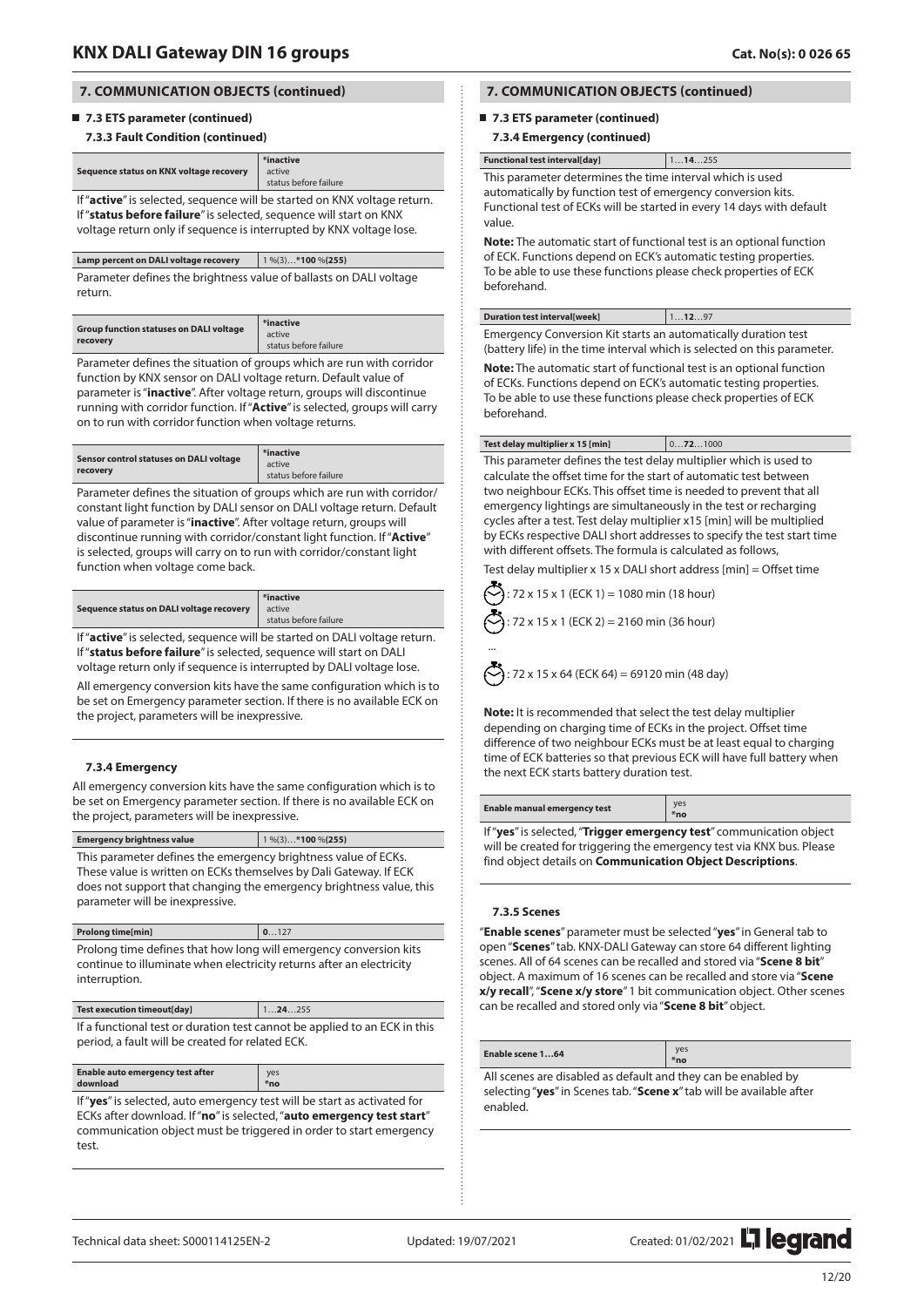## **7.3 ETS parameter (continued)**

**7.3.5 Scenes (continued)**

**7.3.5.1 Scene 1 (...64)**

| Overwrite scene on download | *ves |
|-----------------------------|------|
|                             |      |

 no If "**Overwrite scene on download**" parameter is selected "**yes**", scene will be overwritten on download.

| Overwrite scene on download                  | $\vert$ jump to <b>1s</b> 90s |
|----------------------------------------------|-------------------------------|
| Fade time can be selected for related scene. |                               |

#### **Ballast Values**

| Ballast 164 brightness value | *keep brightness value in scene<br>0% (off)100% (255) |
|------------------------------|-------------------------------------------------------|
|                              |                                                       |

Select the brightness value of ballasts for related scene.

#### **Sensor reactions**

| Scene sensor reactions 18 | *keep control sensor statuses on scene<br>disable corridor on scene<br>disable constant light on scene<br>disable all control on scene<br>enable corridor on scene<br>enable constant light on scene<br>enable all control on scene<br>disable corridor enable constant light on<br>scene<br>enable corridor disable constant light on |
|---------------------------|----------------------------------------------------------------------------------------------------------------------------------------------------------------------------------------------------------------------------------------------------------------------------------------------------------------------------------------|
|                           | scene                                                                                                                                                                                                                                                                                                                                  |

**\*keep control sensor statuses on scene:** Sensor status will not change when scene recalled.

**Disable corridor on scene:** Corridor function will be disabled when scene recalled.

**Disable constant light on scene:** Constant light function will be disabled when scene recalled.

**Disable all control on scene:** Corridor function and constant light function will be both disabled when scene recalled.

**Enable corridor on scene:** Corridor function will be enabled when scene recalled.

**Enable constant light on scene:** Constant light function will be enabled when scene recalled.

**Enable all control on scene:** Corridor function and constant light function will be both enabled.

**Disable corridor enable constant light on scene:** Corridor function of sensor will be enabled, constant light control function of sensor will be disabled at the same time.

**Enable corridor disable constant light on scene:** Constant light function of sensor will be enabled, corridor function of sensor will be disabled at the same time.

## **7. COMMUNICATION OBJECTS (continued)**

## ■ 7.3 ETS parameter (continued)

#### **7.3.6 Sequence**

| Sequence status transmit mode                                                                                 | *none<br>after request<br>after change<br>after change or request |
|---------------------------------------------------------------------------------------------------------------|-------------------------------------------------------------------|
| a consideration of the component of the component of the consideration of the constitution of the constant of |                                                                   |

Sequence status will be transmitted according to selected option on this parameter.

| Lamp percent on sequence termination                                                                       | *no change<br>0% (off)100% (255) |  |
|------------------------------------------------------------------------------------------------------------|----------------------------------|--|
| Lamp percent of sequence member groups can be selected for                                                 |                                  |  |
| sequence termination. (Sequence termination means "end of<br>sequence repeat count" or "manual disabling") |                                  |  |

| Sequence repeat count<br>$0 =$ repeat indefinitely | $*0255$ |
|----------------------------------------------------|---------|

Sequence will be repeated indefinitely as default value "**0**". It is possible to change repeat count of sequence function.

#### **7.3.6.1 Step 1 (…24)**

**Step fade time \*jump to…90 s** Fade time of step can be selected on this parameter.

| Step scene number                                      | $*115$ |
|--------------------------------------------------------|--------|
| Selected scene number will be called by sequence step. |        |

| <b>Step duration [sec]</b>                                         | $1*3065535$ |
|--------------------------------------------------------------------|-------------|
| The period of time during which sequence step continues until next |             |
| sequence step.                                                     |             |

| <b>Enable next step</b> | ves<br>*no |
|-------------------------|------------|
|-------------------------|------------|

If parameter selected "yes" next step will be available.

#### **Note:**

Ballasts of selected scenes in the sequence steps must belong to a Dali group and additional function of these groups must be selected as sequence member at the same time. **7.3.8 Dali Group (…16)**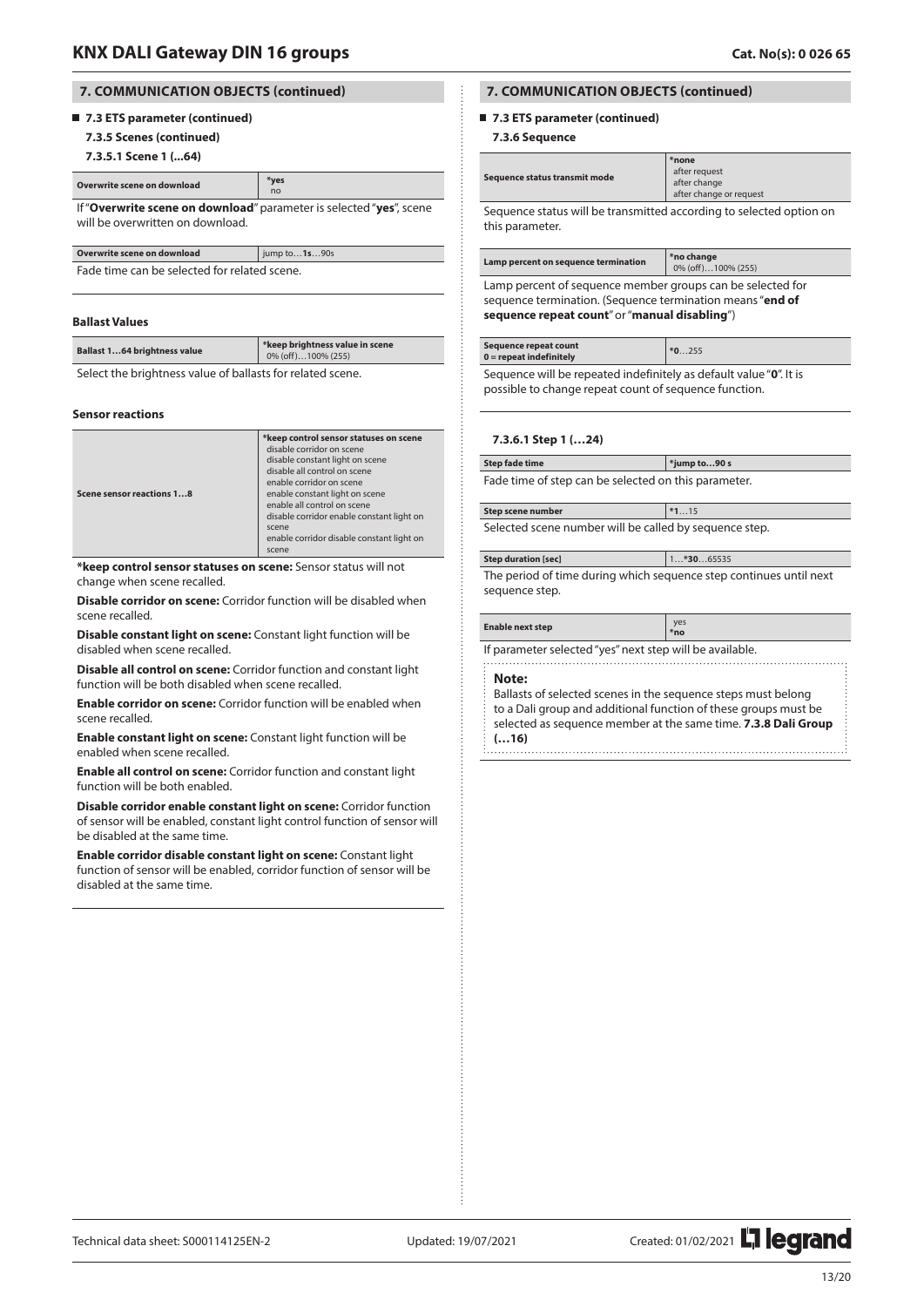## **7.3 ETS parameter (continued)**

## **7.3.7 Broadcast**

**Brightness value when switch on** 1% (3)…**\*100% (255)** Parameter defines the brightness value when a "switch on" command is received over Broadcast Switch communication object.

| Allow switch on via brightness value  | *yes<br>n <sub>o</sub> |
|---------------------------------------|------------------------|
| Allow switch off via brightness value | *yes<br>n <sub>o</sub> |
| Allow switch on via relative dimming  | *yes<br>n <sub>o</sub> |
| Allow switch off via relative dimming | *yes<br>no             |

"**Switch on**" and "**Switch off**" conditions can be defined for brightness value and relative dimming commands separately. If these parameters are selected "**no**", then it is not possible to switch "**on**" or "**off**" the lighting fixtures via broadcast brightness value (1 byte) and relative dimming (4 bit) commands.

| Fade time for brightness value and switch<br>commands    | jump to1 s90 s |
|----------------------------------------------------------|----------------|
| Fade time for relative dimming commands   jump to2 s90 s |                |

This parameters define the fade time for brightness value and relative dimming commands which are received via broadcast communication objects.

| <b>Enable sweep function</b>                                     | *no |
|------------------------------------------------------------------|-----|
| If noromotor colocted "veg" "Dreadgast Trigger Cuses" object and |     |

If parameter selected "**yes**", "**Broadcast- Trigger Sweep**" object and additional sweep parameters will be enabled.

| Sweep repeat count                                       | 1310 |
|----------------------------------------------------------|------|
| Sweep wait time [min]                                    | 1530 |
| <b>Plazes read description of 7 A A Eunstion 'Sween'</b> |      |

Please read description of **7.4.4 Function 'Sweep'**.

#### **7.3.7.1 Status**

| Switch status response mode | *no response<br>via same object<br>via separate object |
|-----------------------------|--------------------------------------------------------|
|                             |                                                        |

Status of broadcast switch object can be read from this object itself or separate status object.

|                      | *after request          |
|----------------------|-------------------------|
| <b>Transmit mode</b> | after change            |
|                      | after change or request |
|                      |                         |

Status transmit mode can be selected. "**After request**" option only response to a read request to status object. "**After change**" mode always sends the status of object when changed. If both selected, object will send the status with a change and response to read requests.

| Brightness value status response mode | *no response<br>via same object<br>via separate object |
|---------------------------------------|--------------------------------------------------------|
|                                       |                                                        |

Status of broadcast brightness value object can be read from this object itself or separate status object.

|                      | *after request          |
|----------------------|-------------------------|
| <b>Transmit mode</b> | after change            |
|                      | after change or request |

Status transmit mode can be selected. "**After request**" option only response to a read request to status object. "**After change**" mode always sends the status of object when changed. If both selected, object will send the status with a change and response to read requests.

## **7. COMMUNICATION OBJECTS (continued)**

### ■ 7.3 **ETS** parameter (continued)

### **7.3.8 DALI Groups (1…16)**

Dali groups must be enabled in order to use in "**DALI Groups**" section.

## **7.3.8.1 Group 1**

| <b>Additional function</b> |                                                                                                                                                                                                                                                                                                                                                                   | *normal mode<br>corridor function with KNX sensor<br>corridor function with DALI sensor<br>constant light function with DALI sensor<br>sequence member |  |
|----------------------------|-------------------------------------------------------------------------------------------------------------------------------------------------------------------------------------------------------------------------------------------------------------------------------------------------------------------------------------------------------------------|--------------------------------------------------------------------------------------------------------------------------------------------------------|--|
|                            | Dali groups can be operated with different functions according to<br>needs. Find below descriptions of functions.                                                                                                                                                                                                                                                 |                                                                                                                                                        |  |
| Normal mode                | Dali group is operated as a normal dali group which<br>has default communication objects.                                                                                                                                                                                                                                                                         |                                                                                                                                                        |  |
| with KNX sensor            | <b>Corridor function</b> Dali group will operated with corridor function by<br>KNX sensor. All corridor function parameters are<br>arranged on <b>Corridor function</b> parameters section<br>of Dali Gateway. Only presence information is sent<br>to the group by KNX sensor. Find more information<br>about <b>7.4.7 Function 'Corridor' with KNX sensor</b> . |                                                                                                                                                        |  |
| <b>Corridor function</b>   |                                                                                                                                                                                                                                                                                                                                                                   | Dali group will be operated with <b>Corridor function</b>                                                                                              |  |
| with DALI sensor           |                                                                                                                                                                                                                                                                                                                                                                   | by assigned DALI sensor. Find more information                                                                                                         |  |
|                            |                                                                                                                                                                                                                                                                                                                                                                   | about 7.4.8 Function 'Corridor' with DALI sensor.                                                                                                      |  |
| <b>Constant light</b>      |                                                                                                                                                                                                                                                                                                                                                                   | Dali Gateway will perform constant light function                                                                                                      |  |
| function with              |                                                                                                                                                                                                                                                                                                                                                                   | to Dali group using assigned Dali sensor. Find more                                                                                                    |  |
| <b>DALI</b> sensor         | information about 7.4.9 Function 'Constant light'                                                                                                                                                                                                                                                                                                                 |                                                                                                                                                        |  |
|                            | with DALI sensor.                                                                                                                                                                                                                                                                                                                                                 |                                                                                                                                                        |  |
| <b>Sequence</b>            |                                                                                                                                                                                                                                                                                                                                                                   | Groups which are selected as sequence member                                                                                                           |  |
| member                     |                                                                                                                                                                                                                                                                                                                                                                   | will actualize the sequence steps. Only if their                                                                                                       |  |
|                            |                                                                                                                                                                                                                                                                                                                                                                   | ballasts are defined in the scenes of sequence                                                                                                         |  |
|                            | steps.                                                                                                                                                                                                                                                                                                                                                            |                                                                                                                                                        |  |

| Brightness value when switch on       | 0%100%value before switch off |
|---------------------------------------|-------------------------------|
| Allow switch on via brightness value  | *yes<br>n <sub>o</sub>        |
| Allow switch off via brightness value | *yes<br>n <sub>o</sub>        |
| Allow switch on via relative dimming  | *yes<br>n <sub>o</sub>        |
| Allow switch off via relative dimming | *yes<br>no                    |

"**Switch on**" and "**Switch off**" conditions can be defined for brightness value and relative dimming commands separately. If these parameters are selected "**no**", then it is not possible to switch "**on**" or "**off**" the lighting fixtures via brightness value (1 byte) or relative dimming (4 bit) objects of the group.

| Fade time for brightness value and switch<br>commands    | jump to1 s90 s |
|----------------------------------------------------------|----------------|
| Fade time for relative dimming commands   jump to2 s90 s |                |

These parameters define the fade time for brightness value and relative dimming commands for group.

| <b>Enable sweep function</b> | <b>Ves</b><br>*no |
|------------------------------|-------------------|
|                              |                   |

If parameter is selected "**yes**", "**Group 1 - Trigger Sweep**" object and additional sweep parameters will be enabled.

| Sweep repeat count                    | 1310 |
|---------------------------------------|------|
| Sweep wait time [min]                 | 1530 |
| $\sim$ $\sim$ $\sim$ $\sim$<br>$\sim$ |      |

Please read description of **7.4.4 Function "Sweep"**.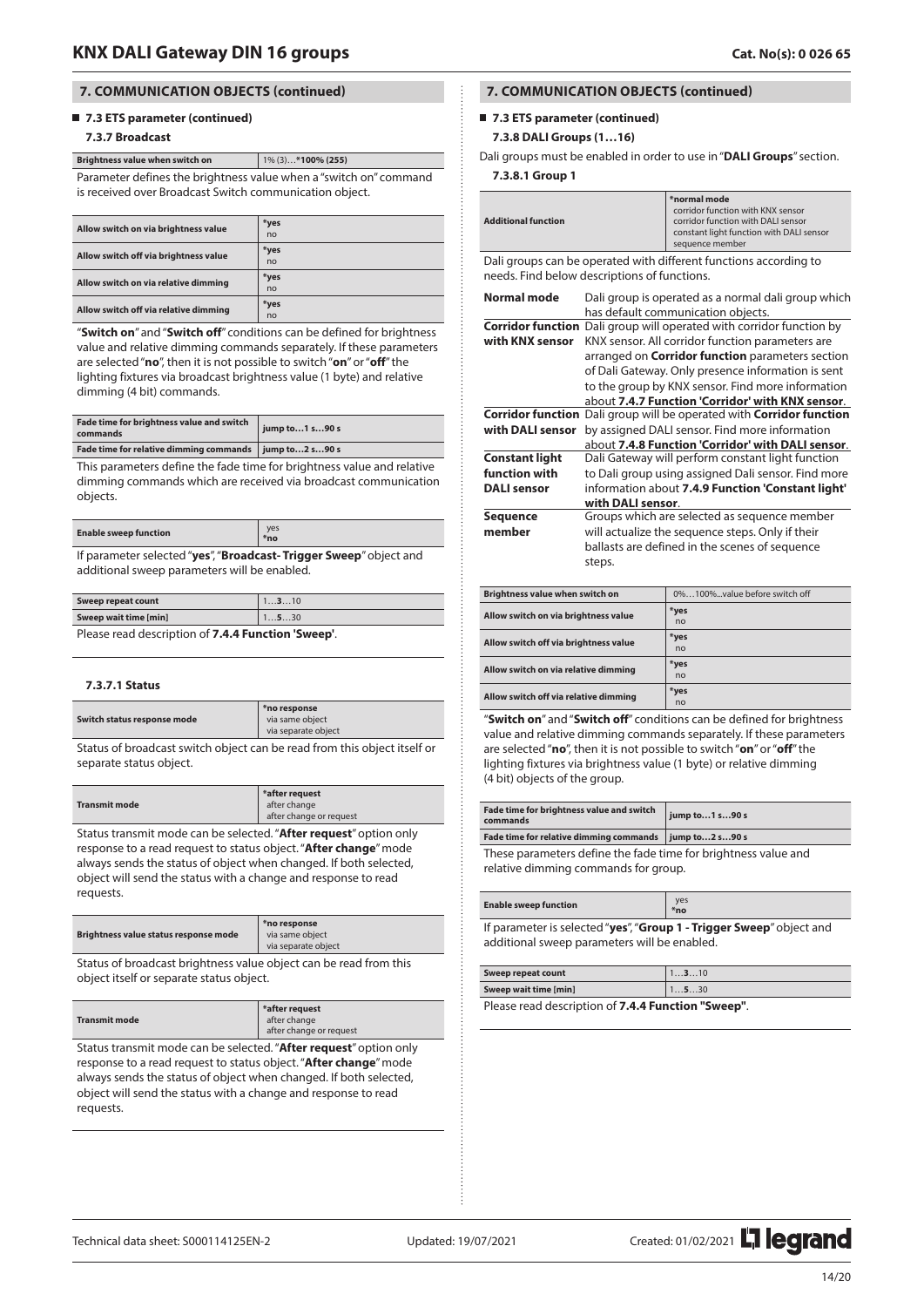### **7.3 ETS parameter (continued)**

#### **7.3.8 DALI Groups (1…16) (continued)**

**7.3.8.1 Group 1 (continued)**

#### **Status**

| *no response<br>Switch status response mode<br>via same object<br>via separate object |
|---------------------------------------------------------------------------------------|
|---------------------------------------------------------------------------------------|

Switch status of the group can be read from this object itself or separate status object. "**No response**" option disables the "**Read**" flag of object.

|                      | *after request          |
|----------------------|-------------------------|
| <b>Transmit mode</b> | after change            |
|                      | after change or request |

"**After request**" mode: status object only response to a read request. "**After change**" mode: status object always sends its status when changed. If both selected; object will send the status with a change and response to read requests.

|  | Brightness value status response mode | *no response<br>via same object<br>via separate object |
|--|---------------------------------------|--------------------------------------------------------|
|--|---------------------------------------|--------------------------------------------------------|

Brightness value status of the group can be read from this object itself or separate status object. "**No response**" option disables the "**Read**" flag of object.

|                      | *after request          |
|----------------------|-------------------------|
| <b>Transmit mode</b> | after change            |
|                      | after change or request |

"**After request**" mode: status object only response to a read request. "**After change**" mode: status object always sends its status when changed. If both selected; object will send the status with a change and response to read requests.

| Enable fault lamp/ballast object |  |
|----------------------------------|--|
|                                  |  |

Parameter enables the fault lamp/ballast object of group.

| <b>Fault type</b> | *group lamp and ballast fault<br>group lamp fault<br>group ballast fault |
|-------------------|--------------------------------------------------------------------------|
| .                 |                                                                          |

Selected fault types will be informed by fault object of group.

| <b>Fault transmit mode</b> | *after request<br>after change<br>after change or request |
|----------------------------|-----------------------------------------------------------|
|                            |                                                           |
|                            |                                                           |

Transmit mode of fault lamp/ballast object can be selected on this parameter.

| <b>Burn-in transmit mode</b> | *none<br>after request<br>after change<br>after change or request |
|------------------------------|-------------------------------------------------------------------|
|------------------------------|-------------------------------------------------------------------|

Burn-in status of group can be transmitted according to selected option.

#### **Corridor function**

| On period brightness value                                            | 1% (3)*100% (255) |
|-----------------------------------------------------------------------|-------------------|
| On period [sec]<br>$(0=unlimited)$<br>(only available for KNX sensor) | 065535            |

Group lights up to selected brightness value when switch object of group receives an "**On**" command.

On period as value "**0**": Group keeps the brightness value until receiving an "**Off**" command.

On period as value other than "**0**": Group keeps the brightness value until on period is up.

## **7. COMMUNICATION OBJECTS (continued)**

### **7.3 ETS parameter (continued)**

- **7.3.8 DALI Groups (1…16) (continued)**
- **7.3.8.1 Group 1 (continued)**

#### **Corridor function (continued)**

| Wait period brightness value          | 1% (3)*100% (255) |
|---------------------------------------|-------------------|
| Wait period [sec]<br>$(0=$ unlimited) | 103065535         |

After "**On period**" is ended, similarly group will start to light as value set by "**Wait period brightness value"** until wait period is expired.

| <b>Fade time corridor</b>                                                                                                              | jump to290 |
|----------------------------------------------------------------------------------------------------------------------------------------|------------|
| Transition time for brightness value changes that happened while<br>corridor function activated is set by this parameter of the group. |            |

## **7.3.9 DALI Sensor Slots (1…8)**

Desired sensor slots must be enabled in order to use in "DALI Sensor Slots" section.

#### **7.3.9.1 Sensor Slot 1**

| <b>Enable "Presence output" object</b> | $*no$<br>ves |
|----------------------------------------|--------------|
|----------------------------------------|--------------|

Presence output object will be enabled for selected sensor slot.

| <b>Transmit measured brightness value</b>                   | $*no$<br>ves |
|-------------------------------------------------------------|--------------|
| <b>Transmit measured brightness value</b><br>interval [sec] | 13060        |

Measured brightness value will sent with selected interval when it is enabled.

| Presence hold up time [min]          | 11030 |
|--------------------------------------|-------|
| Presence hold up time can be changed | *no   |
| by object                            | ves   |

The hold-up time defines the power-on time. Detector sends "**on**" telegram via presence output object at detected movement until the adjusted hold-up time runs out. Hold-up time can be changed by object if changing parameter is enabled.

#### **Constant Light Function**

| Constant light status response mode | *no<br>Yes                                                |
|-------------------------------------|-----------------------------------------------------------|
| Constant light status transmit mode | *after request<br>after change<br>after change or request |

Constant light status response mode can be enabled and transmit mode can be selected. "**After request**" mode: status object only response to a read request. "**After change**" mode: status object always sends its status when changed. If both selected; object will send the status with a change and response to read requests.

| <b>Target lux value</b>                                                | 503001000 |
|------------------------------------------------------------------------|-----------|
| Target lux value defines desired lux for constant light function. Dali |           |
| Gateway tries to keep constant the illumination of ambient at desired  |           |
| value.                                                                 |           |

| Target lux value can be changed by object | *no                  |
|-------------------------------------------|----------------------|
|                                           | $\frac{1}{\sqrt{2}}$ |

Target lux value can be changed by object if "**Target lux value can be changed by object**" is selected "**yes**".

## **Overwrite target lux value on download \*no**

Target lux value can be changed by object if "**Target lux value can be changed by object**" is selected "**yes**".

yes

If "**Overwrite target lux value on download**" is selected "**yes**", then it's not matter what target lux value is written by object after an ETS download. Target lux value which is written on ETS parameter will be current value.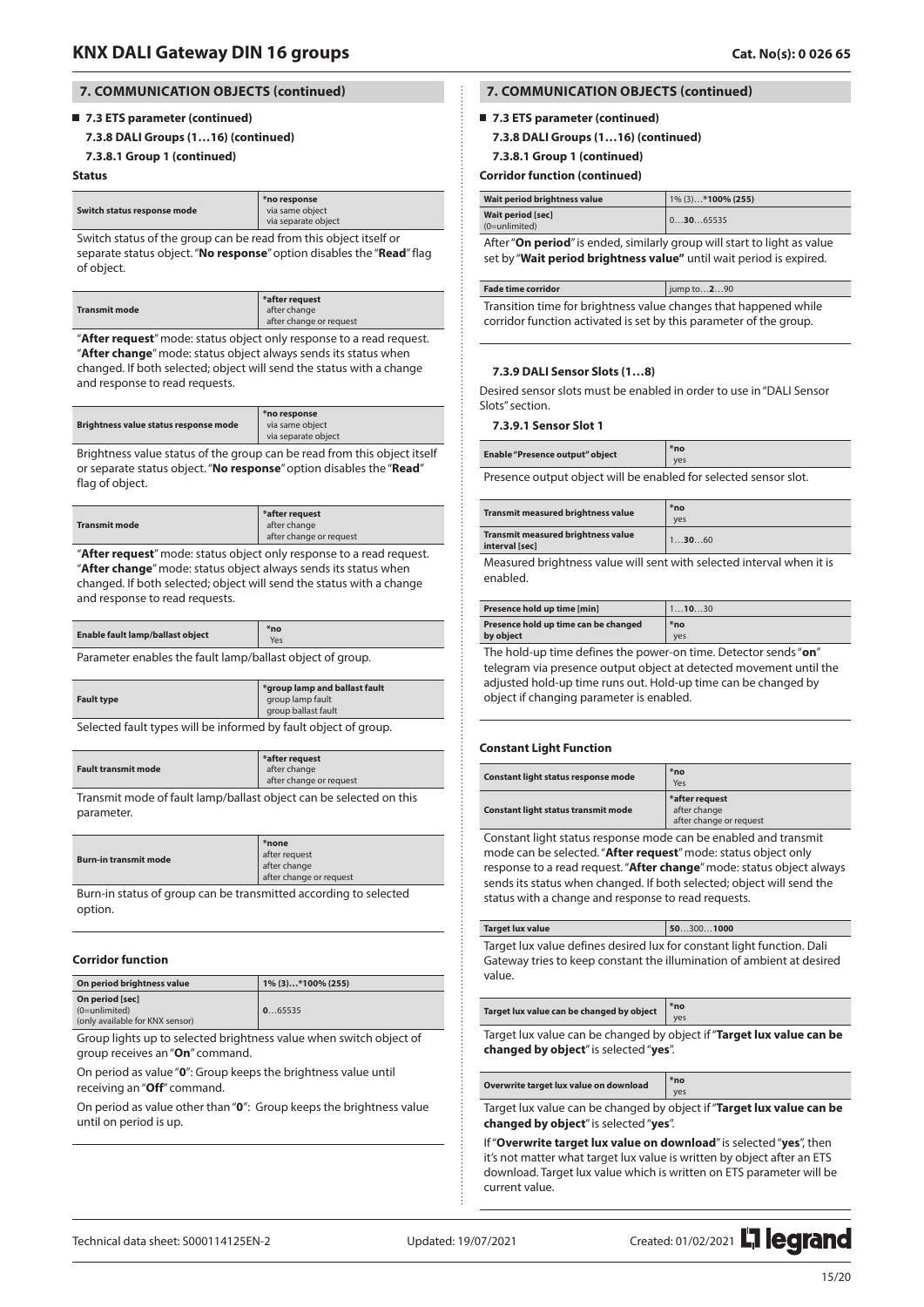## **7.3 ETS parameter (continued)**

**7.3.9 DALI Sensor Slots (1…8) (continued)**

### **7.3.9.1 Sensor Slot 1 (continued)**

#### **Constant Light Function (continued)**

### **Hysteresis lux value**  $4...10...50$ Hysteresis lux value prevents the instant lighting variations while constant light function is operated. Find more information about #Function 'Constant light' with DALI sensor.

## **Update interval [sec]** 5…**10**…60

Update interval defines the time which is elapsed between two dim steps while going to target lux value.

| <b>Brightness value when disable constant</b><br>light | *no change%100off |
|--------------------------------------------------------|-------------------|

Groups are working with constant light function will go to selected brightness value when constant light is disabled.

| Disable constant light when switch off                                 | no<br>*ves |
|------------------------------------------------------------------------|------------|
| If no romator colocted "vege" constant light function will be disolood |            |

If parameter selected "**yes**", constant light function will be disabled when group receives a "**switch off**" command.

#### **Corridor Function**

**Disable corridor when switch off** 

| Corridor status response mode        | *no response<br>via same object<br>via separate obiect    |
|--------------------------------------|-----------------------------------------------------------|
| <b>Corridor status transmit mode</b> | *after request<br>after change<br>after change or request |

Corridor function status response mode can be enabled and transmit mode can be selected. "**After request**" mode: status object only response to a read request. "**After change**" mode: status object always sends the status when it is changed. If both selected: object will send the status with a change and response to read requests.

| Brightness value when disable corridor                                                                                                 | $*$ no change%100off |
|----------------------------------------------------------------------------------------------------------------------------------------|----------------------|
| Groups are working with corridor function (by Dali sensor) will go to<br>selected brightness value when corridor function is disabled. |                      |
|                                                                                                                                        |                      |

 $V^{\alpha}$ If parameter selected "**yes**", corridor function will be disabled when group receives a "**switch off**" command.

## **7. COMMUNICATION OBJECTS (continued)**

### **7.4 Function Descriptions**

## **7.4.1 Function "Switch"**

- Function switch can be applied on both groups or to the whole DALI line (broadcast).
- A group shall switch off its lamps for a written value '**0**' on its own switch communication object. Nothing shall happen for a group that is already switched off.
- A group shall go to the value set by its "**Brightness value when switch on**" parameter for a written value '**1**' on its own switch communication object. If parameter is selected as 'Value before switch off', than group shall go to the value that the group had just before last switch off. Switch on commands will also be executed for groups that are being switched on at the reception time of command.
- Transition time for all brightness value changes that are triggered by a group's switch command is set by "**Fade time for brightness value and switch commands**" parameter of that group.

Collaboration with other functions:

- If a group's additional function is selected as '**Corridor function with KNX sensor**' than for this group, switch commands shall be executed according the rules of corridor function while function is activated. Switch commands will be executed regularly after function is deactivated.
- If an additional function other than '**Corridor function with KNX sensor**' is selected for a group, than switch commands addressed to this group shall be discarded while function is activated. Switch commands will be executed regularly for that group after function is deactivated.
- If a broadcast switch command sent while some groups have running additional functions, than this command shall be executed only for groups that are on normal operation. No change will be made for groups with activated functions.
- If a group switch command (either switch off or on) is received while that group is on sweep function, sweep operation shall break. Similarly, if a group switch command is received while a broadcast sweep is running, sweep operation will be break for that group but all other groups that are running sweep function will continue. Broadcast switch commands breaks any sweep function that is running. • If a group has any ECG with burn-in function (see page ..) running, switch on commands forces the group to have 100% brightness value level regardless of group's "**Brightness value when switch on**" parameter. Similarly, if a broadcast switch on command received when there is groups which has burn-in active ECGs, those groups will have 100% brightness value while others will have the value set by "**Brightness value when switch on**" parameter of broadcast switch control.

Technical data sheet: S000114125EN-2 Updated: 19/07/2021 Created: 01/02/2021 2021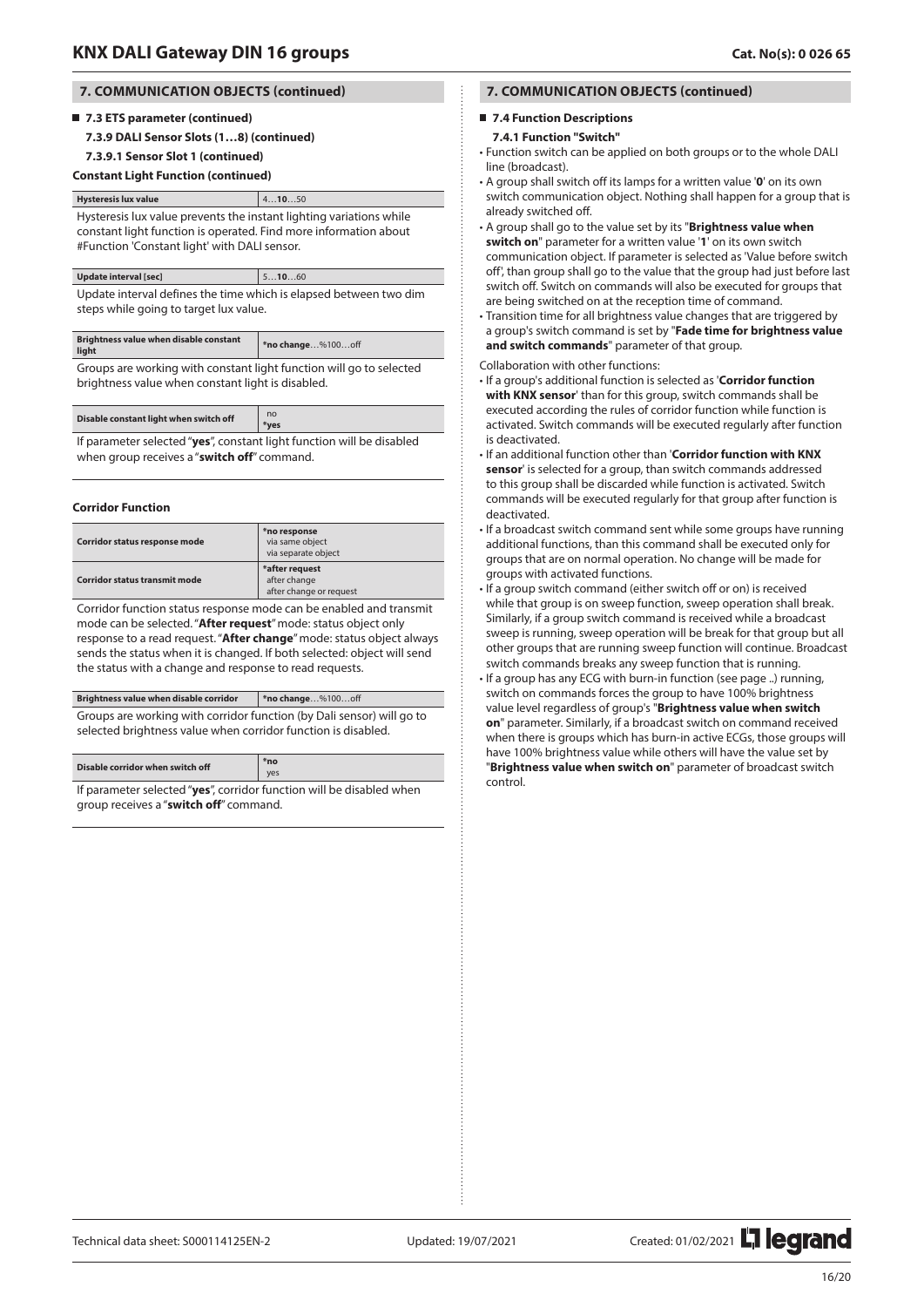## **7.4 Function Descriptions (continued)**

### **7.4.2 Function "Brightness Value"**

• Function brightness value can be applied on both groups or to the whole DALI line (broadcast).

- A group shall go to the value written to its brightness value communication object after a write or update on that object. If a value other than 0 has written to a group's brightness value communication object when group is currently switched off, nothing happens if "Allow switch on via brightness value" parameter of that group is selected 'no'. Similarly, if value 0 has written to a group's brightness value communication object when group is currently switched on, nothing happens if "**Allow switch off via brightness value**" parameter of that group is selected '**no**'.
- Transition time for all brightness value changes that are triggered by a group's brightness value command is set by "**Fade time for brightness value and switch commands**" parameter of that group.

Collaboration with other functions:

- If an additional function selected for a group, than brightness value commands addressed to this group shall be discarded while that function is activated. Brightness value commands will be executed regularly for that group after function is deactivated.
- If a broadcast brightness value command sent while some groups have running additional functions, than this command shall be executed only for groups that are on normal operation. No change will be made for groups with activated functions.
- If a group brightness value command is received while that group is on sweep function, sweep operation shall break. Similarly, if a group brightness value command is received while a broadcast sweep is running, sweep operation will be break for that group but all other groups that are running sweep function will continue. Broadcast brightness value commands breaks any sweep function that is running.
- If a group has any ECG with burn-in function running, brightness value commands with value other than 0 forces the group to have 100% brightness value level regardless of command's value. Similarly, if a broadcast brightness value command with value other than 0 received when there are groups which have burn-in active ECGs, those groups will have 100% brightness values while others will have the value written to broadcast brightness value communication object.

## **7. COMMUNICATION OBJECTS (continued)**

### **7.4 Function Descriptions (continued)**

#### **7.4.3 Function "Relative Dimming"**

• Function relative dimming value can be applied on both groups or to the whole DALI line (broadcast).

- A group shall increase or decrease its brightness value relatively to its current value with a percentage amount that has written to group's relative dimming communication object after a write. In this equation, current value is determined by the current value of brightness value communication object of the group. If resulting brightness value is over 100% after an increase command, group shall go to the value set by "**Maximum brightness value**" parameter in general parameters tab, but if an increase command receives when the group is being switched off, nothing happens if "Allow switch on via dim" parameter of that group is selected 'no', otherwise group switches on and goes to the value calculated with increase. Similarly, if resulting brightness value of group is below 0% after an decrease command, group switches off if its "**Allow switch off via dim**" parameter is selected 'yes', otherwise group shall go to the value set by "Minimum brightness value" parameter in general parameters tab.
- A group shall stop its fading process instantly for a written break command (0%increases or 0% decreases) to its relative dimming communication object.
- Transition time for all brightness value changes that are triggered by a group's relative dimming command is set by "**Fade time for relative dimming commands**" parameter of that group.

Collaboration with other functions:

- If an additional function selected for a group, than relative dimming commands addressed to this group shall be discarded while that function is activated. Relative dimming commands will be executed regularly for that group after function is deactivated.
- If a broadcast relative dimming command sent while some groups have running additional functions, than this command shall be executed only for groups that are on normal operation. No change will be made for groups with activated functions.
- If a group relative dimming command is received while that group is on sweep function, sweep operation shall break. Similarly, if a group relative dimming command is received while a broadcast sweep is running, sweep operation will be break for that group but all other groups that are running sweep function will continue. Broadcast relative dimming commands breaks any sweep function that is running.
- If a group has any ECG with burn-in function (see page ..) running, relative dimming commands other than 100% decrease shall discarded while the group is being switched on. Group shall switch off if its "Allow switch off via dim" parameter selected 'yes' after a 100% decrease command. When group is switched off and its "Allow switch off via dim" parameter selected 'yes', group shall go to 100% brightness value for any relative dimming increase command regardless of the increase percentage (excluding 0%).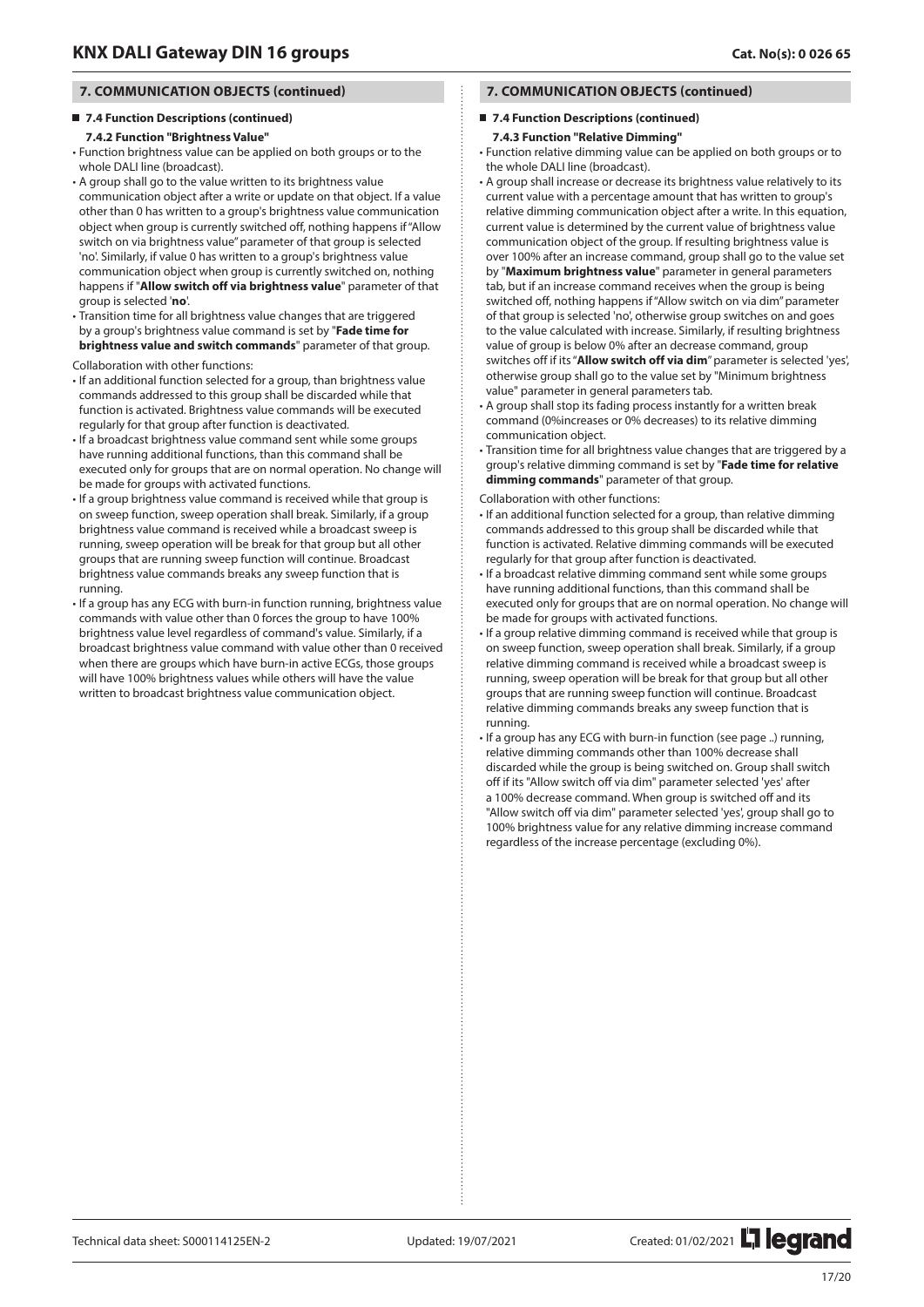## **7.4 Function Descriptions (continued)**

### **7.4.4 Function "Sweep"**

- Function sweep can be applied on both groups or to the whole DALI line (broadcast).
- Sweep function is an alternative way of turning off the lights. After sweep function triggered, group shall give warning signals (flash lamps), wait for a while for interruption and -if no interruption receives- switches off the lamps. Group should be on switch on status at the reception of command for sweep function to get triggered. Group's switch status will be determined by current value of the switch communication object of group. Sweep function can be triggered with either value '**1**' or value '**0**' on sweep communication object of group.
- If a control command (switch, brightness value, relative dimming, scene) addressed to this group receives between sweep trigger time and end of the sweep wait period, it shall considered as an interruption. This interruption shall break sweep operation and group shall remain at the brightness value that it had before sweep trigger received.
- Warning signal count and wait period time for sweep operation are set by "**Sweep repeat count**" and "**Sweep wait time**" parameters of each group respectively.
- If a broadcast sweep command receives while some groups are on sweep operation, these groups stop their sweep and joins broadcast sweep operation. Similarly, if an interruption receives to a group while broadcast sweep operation is running, that group breaks out from sweep but other groups continue on sweep operation.
- Collaboration with other functions:
- If an additional function selected for a group, sweep commands addressed to this group shall be discarded while that function is activated. Sweep commands will be executed regularly for that group after function is deactivated.
- If a broadcast sweep command sent while some groups have running additional functions, than this command shall be executed only for groups that are on normal operation. No change will be made for groups with activated functions.

## **7. COMMUNICATION OBJECTS (continued)**

### **7.4 Function Descriptions (continued)**

## **7.4.5 Function "Scene"**

- Device is capable of storing 64 different scenes. These scenes can be stored into device memory via ETS download or via scene store commands during runtime. Each scene can control both DALI ECGs (electronic control gear) and sensor slots.
- DALI ECGs are configured as device based on scenes. So each ECG can be configured on each scene to have a specific brightness value or to keep its brightness value as it is. Similarly, sensors are also configured as slot based. Each sensor slot has its own control enable options for both of its functions. Call scene commands for any scene forces all the sensor slots and DALI ECGs to claim their according configurations as set in device memory for that scene.
- Transition time for brightness value changes that are triggered by a scene command is set by "Fade time scene" parameter of that scene.
- If there is any ECG that has lamp or device fault when a scene store command had received, than these devices shall be stored on that scene with '**keep brightness value in scene**' option.
- When "**Overwrite scene on download**" parameter of a scene is selected as '**no**' on an ETS download, this downloaded new scene values shall become irrelevant and device shall continue to use old scene data on runtime. Otherwise device shall overwrite downloaded new data for that scene and use it on runtime as well.
- Consecutive store scene commands shall not be executed if the execution of earlier store scene command is not yet completed. There must be more than 10 seconds interval between two consecutive store scene commands.

#### Collaboration with other functions:

- ECGs that belong to groups that have activated additional functions shall not change their brightness values upon call scene commands even if they are not configured as 'keep brightness value in scene' in that scene. When executing call scene commands, sensor reactions are processed before ECG brightness value changes to be compliant to this rule. So, ECGs of groups that have DALI sensor based additional functions shall not join the scene if their sensor slot function is activated in scene call even if their additional function were disabled before call scene command.
- ECGs that belong to groups with activated burn-in functions shall not change their brightness values upon call scene commands even if they are not configured as '**keep brightness value in scene**' in that scene.
- Running sweep function of a group shall break upon a call scene command if at least one of the group's ECGs is configured to go to a brightness value (not configured as 'keep brightness value in scene').
- Store scene commands shall be discarded if there is any group that is on sweep operation or has activated burn-in function.
- ECGs that belong to groups that have activated additional functions at the time of received store scene command shall be saved as 'keep brightness value in scene'.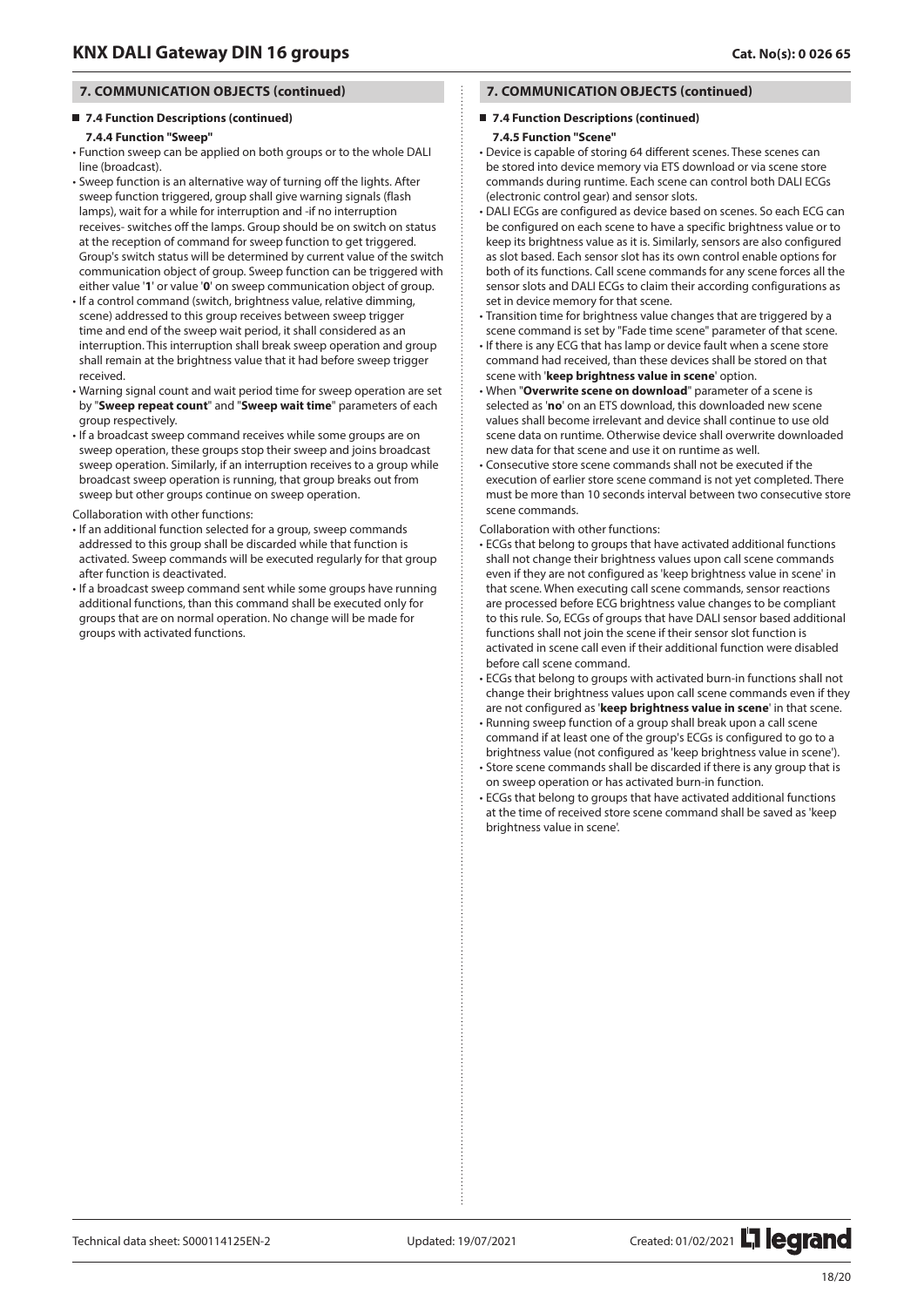## **7.4 Function Descriptions (continued)**

#### **7.4.6 Function "Burn-in"**

- Function burn-in can be applied on both groups or to the whole DALI line (broadcast).
- Burn-in function is a lamp lifetime conservation method implemented in our application. Function prevents dimming of a group by any means for a period of time. Switch, brightness value and relative dimming commands for group resulting between 1% to 100% brightness values shall be converted to 100%. So, groups with active burn-in function cannot have a brightness value other than 0% or 100%. Also enabling of any additional function of a group is prevented since dimming would be required for proper functionality. Burn-in function of a group can be started with a written value '**1**' on burn-in communication object of group. It can also be stopped prematurely after a written '**0**'.
- Burn-in function period is set by "**Burn-in period**" parameter in general parameters tab. Time is kept ECG based. Total time shall count down for every ECG while it is being switched on. When all the ECGs of a group finish their burn-in periods, group's burn-in function ends. Remaining burn-in times are saved when a KNX power failure happens.
- When a burn-in enable command had received to a group, its additional function shall disabled and group shall go to 100% brightness value if it was switched on at the reception time of command.
- If an ETS download made to the device with "**Enable burn-in function**" parameter selected as '**no**', all the burn-in data that saved in device's memory shall erased even if there were still some ECGs that had uncompleted burn-in periods.

## **7. COMMUNICATION OBJECTS (continued)**

### **7.4 Function Descriptions (continued)**

#### **7.4.7 Function "Corridor" with KNX sensor**

- Any group can be selected to utilize corridor function with KNX sensor as its additional function. Group's additional function parameter should selected as '**Corridor function with KNX sensor**' for that purpose.
- When corridor function with KNX sensor is selected as additional function, group's "**Enable additional function**" communication object becomes active. Enabling the function or returning to normal operation is done via this communication object.
- After selecting corridor function with KNX as additional function, a new parameter tab called "**Corridor function**" becomes active. Functionality of the function is set by parameters in this tab. Group shall go to the value set by "**On period brightness value**" parameter after a switch on command when corridor function is active. After that there are two alternatives; if "**On period**" parameter is selected as value '**0**', group shall stay at "**On period brightness value**" until a switch off command receives, and when the switch off command receives group shall go to value set by "**Wait period brightness value**" parameter. If "**On period**" parameter selected other than value '0', group shall stay at "**On brightness value**" for that period and shall go to value set by "**Wait period brightness value**" parameter even if switch off command doesn't receives (a switch off command before on period expires shall also take group to wait time brightness value). There are again two alternatives after that; similarly, if "**Wait period**" parameter is selected as value '**0**', group shall stay at "**Wait period brightness value**" until a switch on command receives, but group shall switch off after "**Wait period**" if that value selected other than '**0**'.
- Transition time for brightness value changes that happened while corridor function activated is set by "**Fade time corridor function**" parameter of that group.

Collaboration with other functions:

- Group's brightness value, relative dimming and sweep controls shall be disabled while corridor function is active.
- Enabling of additional function shall be prevented if there is any ECG in group with active burn-in function. If start burn-in command receives to a group while its corridor function is enabled, function shall get disabled and group ECG's shall start burn-in function.
- ECGs belong to a group with active additional function shall not change their brightness values on scene calls.
- ECGs that belong to groups with active additional functions shall have not taken into account on status switch and status brightness value calculations of whole DALI line.
- Usage of additional functions with overlapping DALI groups is not recommended. No precautionary measures have taken in case of inconsistencies would occur by overlapping.